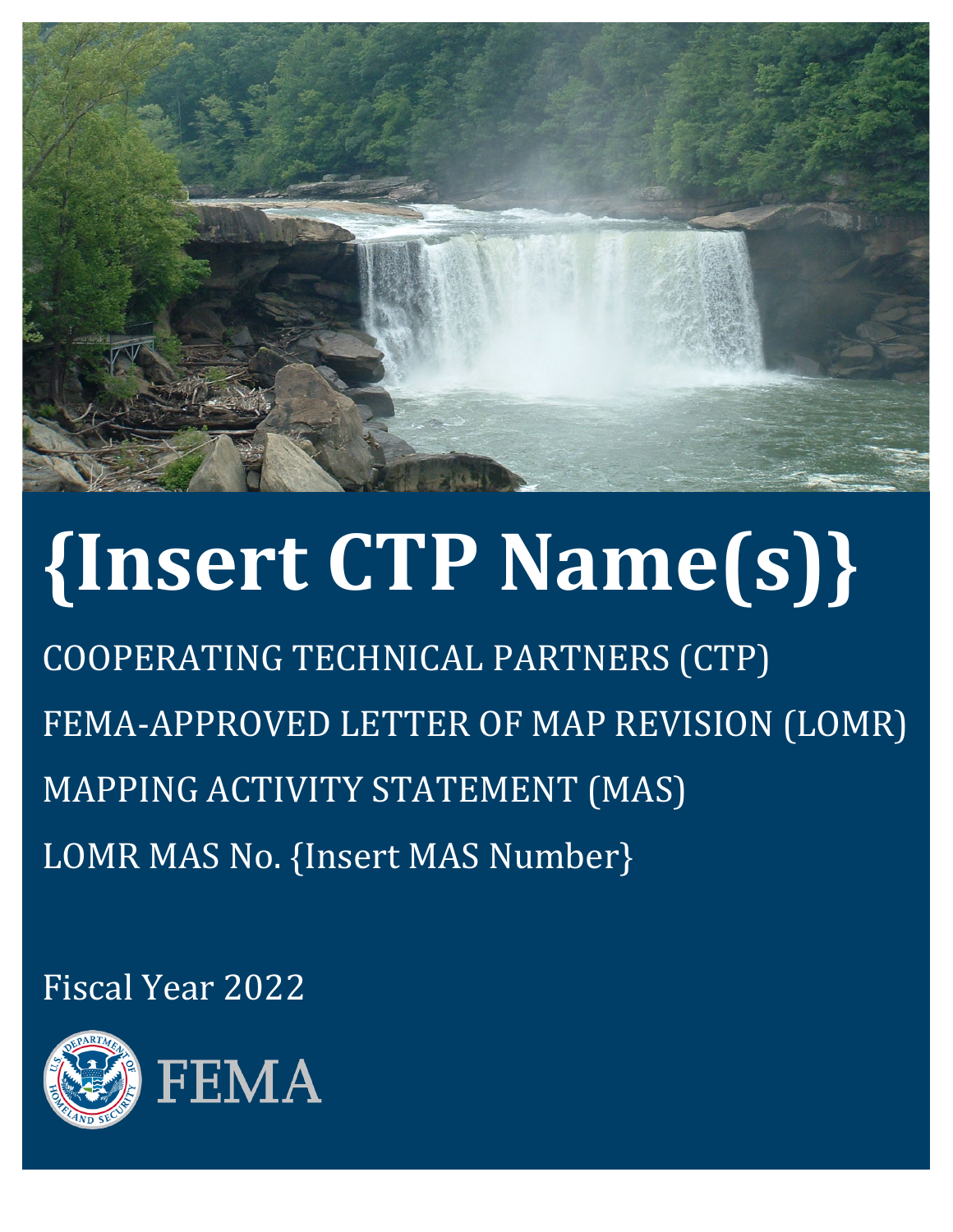This page intentionally left blank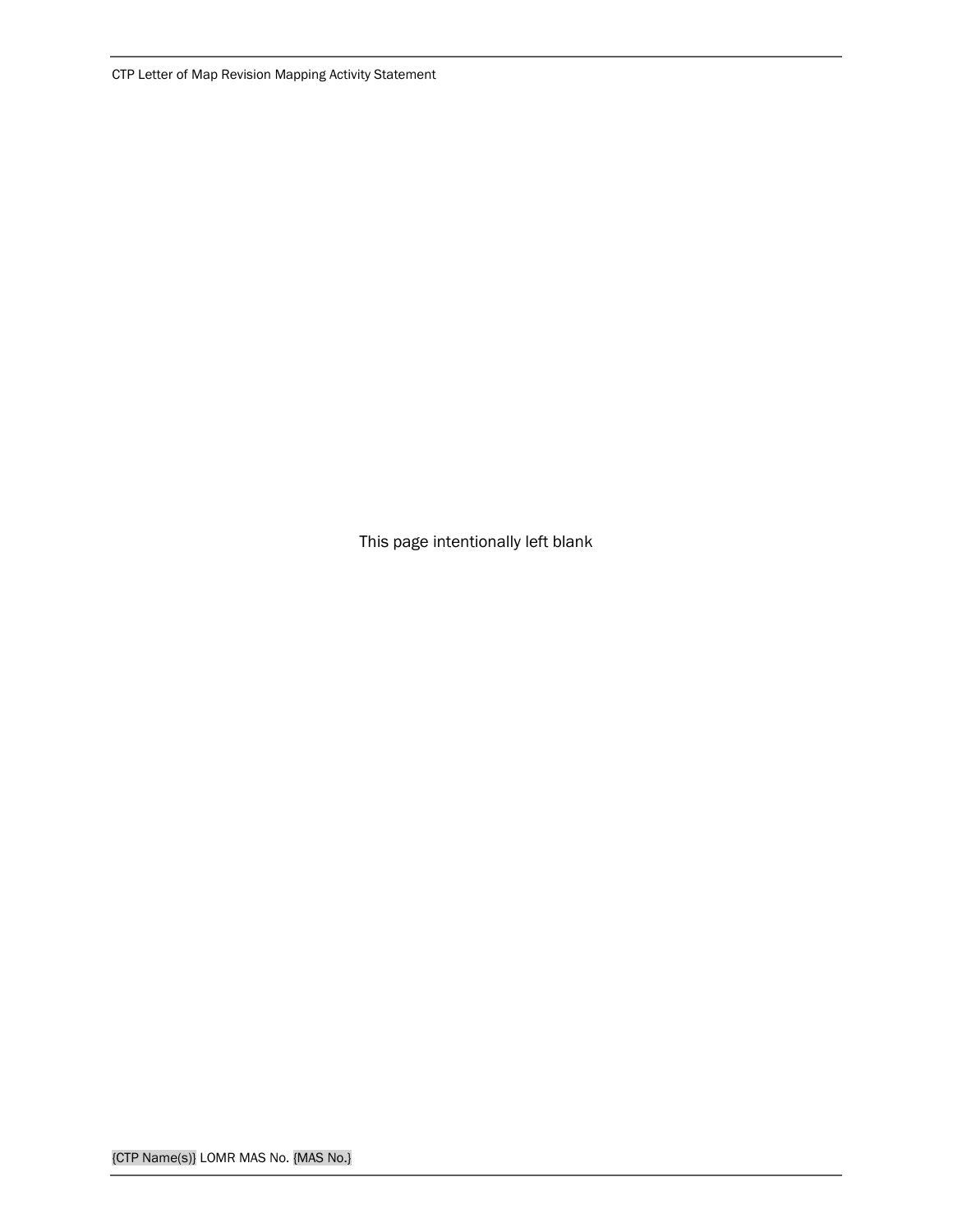## Table of Contents

| 1. |       |                                                                              |  |
|----|-------|------------------------------------------------------------------------------|--|
|    | 1.1.  |                                                                              |  |
|    | 1.2.  |                                                                              |  |
| 2. |       |                                                                              |  |
| 3. |       |                                                                              |  |
|    | 3.1.  |                                                                              |  |
|    | 3.2.  |                                                                              |  |
|    | 3.3.  |                                                                              |  |
|    | 3.4.  |                                                                              |  |
|    | 3.5.  |                                                                              |  |
|    | 3.6.  | Activity 6 - Internal QA/QC Review of Draft Determination Documents  13      |  |
|    | 3.7.  |                                                                              |  |
|    | 3.8.  |                                                                              |  |
|    | 3.9.  | Activity 9 - Distribution of Determination Documents and FHD Publication  15 |  |
|    | 3.10. |                                                                              |  |
|    | 3.11. |                                                                              |  |
|    | 3.12. | Activity 12 - Data Upload Requirements and Library Submittals 17             |  |
|    | 3.13. |                                                                              |  |
| 4. |       |                                                                              |  |
| 5. |       |                                                                              |  |
| 6. |       |                                                                              |  |
| 7. |       |                                                                              |  |
| 8. |       |                                                                              |  |
| 9. |       |                                                                              |  |
|    |       |                                                                              |  |
|    |       |                                                                              |  |
|    |       |                                                                              |  |
|    |       |                                                                              |  |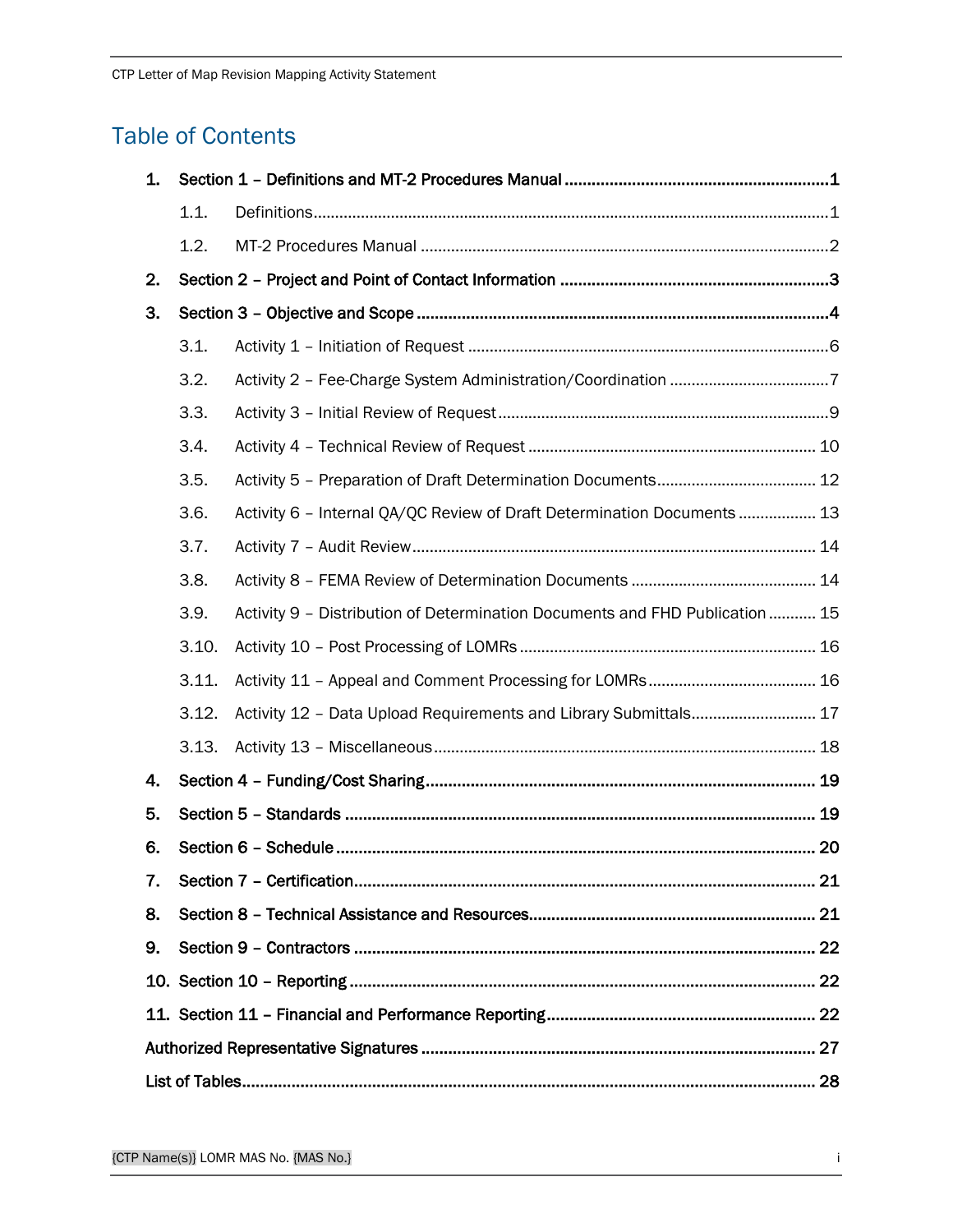|--|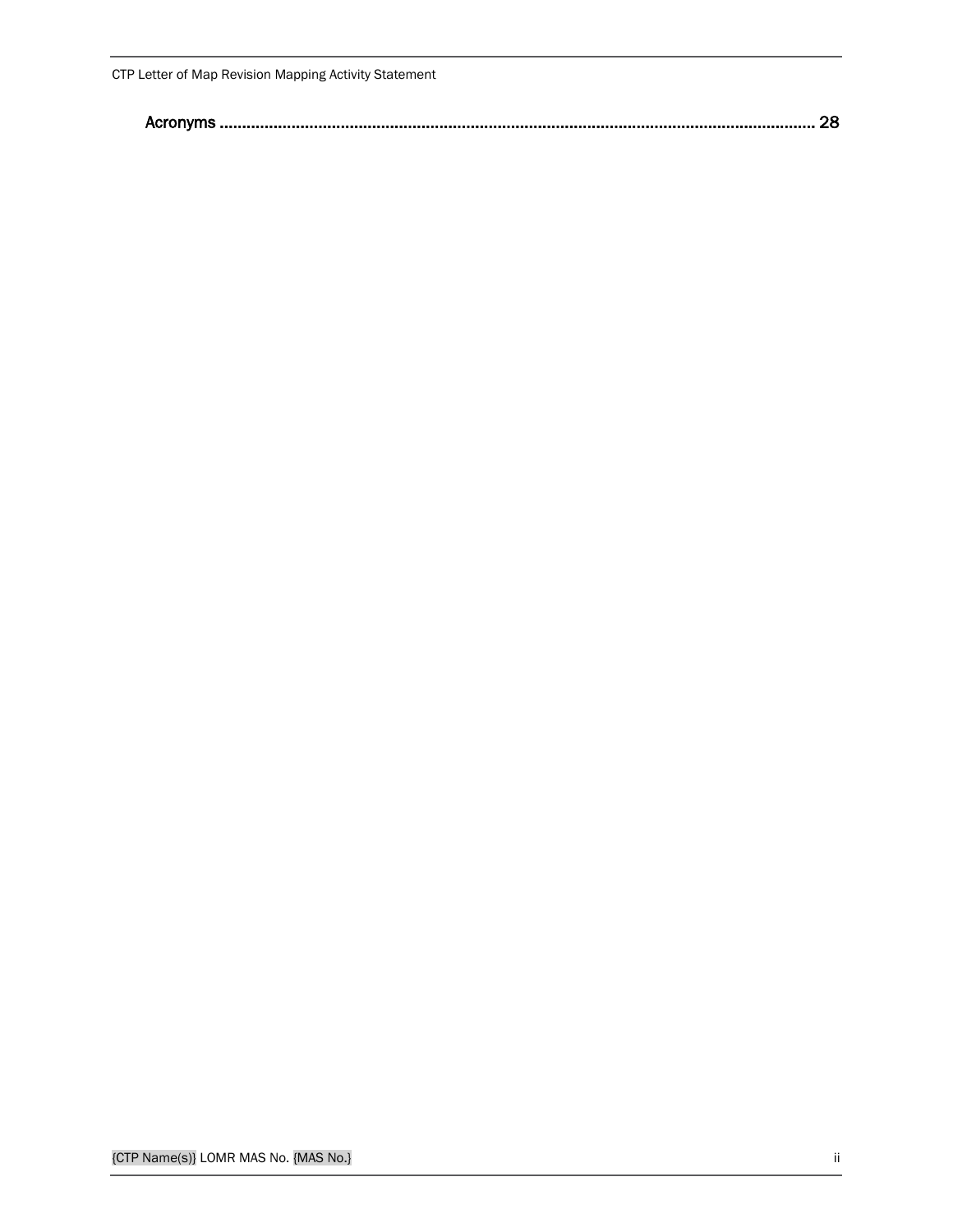# <span id="page-4-0"></span>1. Section 1 – Definitions and MT-2 Procedures Manual

## <span id="page-4-1"></span>1.1. Definitions

The following Code of Federal Regulations (CFR) definitions fro[m 44 CFR Part 59.1](https://www.ecfr.gov/cgi-bin/text-idx?SID=0fb8cc27b03bf52c3ea88882d2b275c0&mc=true&node=se44.1.59_11&rgn=div8) are provided here for reference. All other relevant definitions and regulatory requirements are to be referenced as well.

Area of special flood hazard is the land in the flood plain within a community subject to a one percent or greater chance of flooding in any given year. The area may be designated as Zone A on the Flood Hazard Boundary and Floodway Map (FHBM). After detailed ratemaking has been completed in preparation for publication of the Flood Insurance Rate Map (FIRM), Zone A usually is refined into Zones A, AO, AH, A1-30, AE, A99, AR, AR/A1-30, AR/AE, AR/AO, AR/AH, AR/A, VO, or V1- 30, VE, or V. For purposes of these regulations, the term "Special Flood Hazard Area" (SFHA) is synonymous in meaning with the phrase "area of special flood hazard".

Base flood means the flood having a one percent chance of being equaled or exceeded in any given year.

Regulatory floodway means the channel of a river or other watercourse and the adjacent land areas that must be reserved in order to discharge the base flood without cumulatively increasing the water surface elevation more than a designated height.

Violation means the failure of a structure or other development to be fully compliant with the community's flood plain management regulations. A structure or other development without the elevation certificate, other certifications, or other evidence of compliance required in § 60.3(b)(5),  $(c)(4)$ ,  $(c)(10)$ ,  $(d)(3)$ ,  $(e)(2)$ ,  $(e)(4)$ , or  $(e)(5)$  is presumed to be in violation until such time as that documentation is provided.

Additionally, the following references are provided:

A Conditional Letter of Map Revision (CLOMR) is FEMA's comment on a proposed project that would, upon construction, affect the hydrologic or hydraulic characteristics of a flooding source and thus result in the modification of the existing regulatory floodway, the effective Base Flood Elevations (BFEs), or the SFHA. The letter does not revise an effective National Flood Insurance Program (NFIP) map, it indicates whether the project, if built as proposed, would be recognized by FEMA.

A Letter of Map Revision (LOMR) is FEMA's modification to an effective FIRM, or FBFM, or both. LOMRs are generally based on the implementation of physical measures that affect the hydrologic or hydraulic characteristics of a flooding source and thus result in the modification of the existing regulatory floodway, the effective BFEs, or the SFHA. The LOMR officially revises the FIRM or FBFM, and sometimes the Flood Insurance Study (FIS) report, and when appropriate, includes a description of the modifications.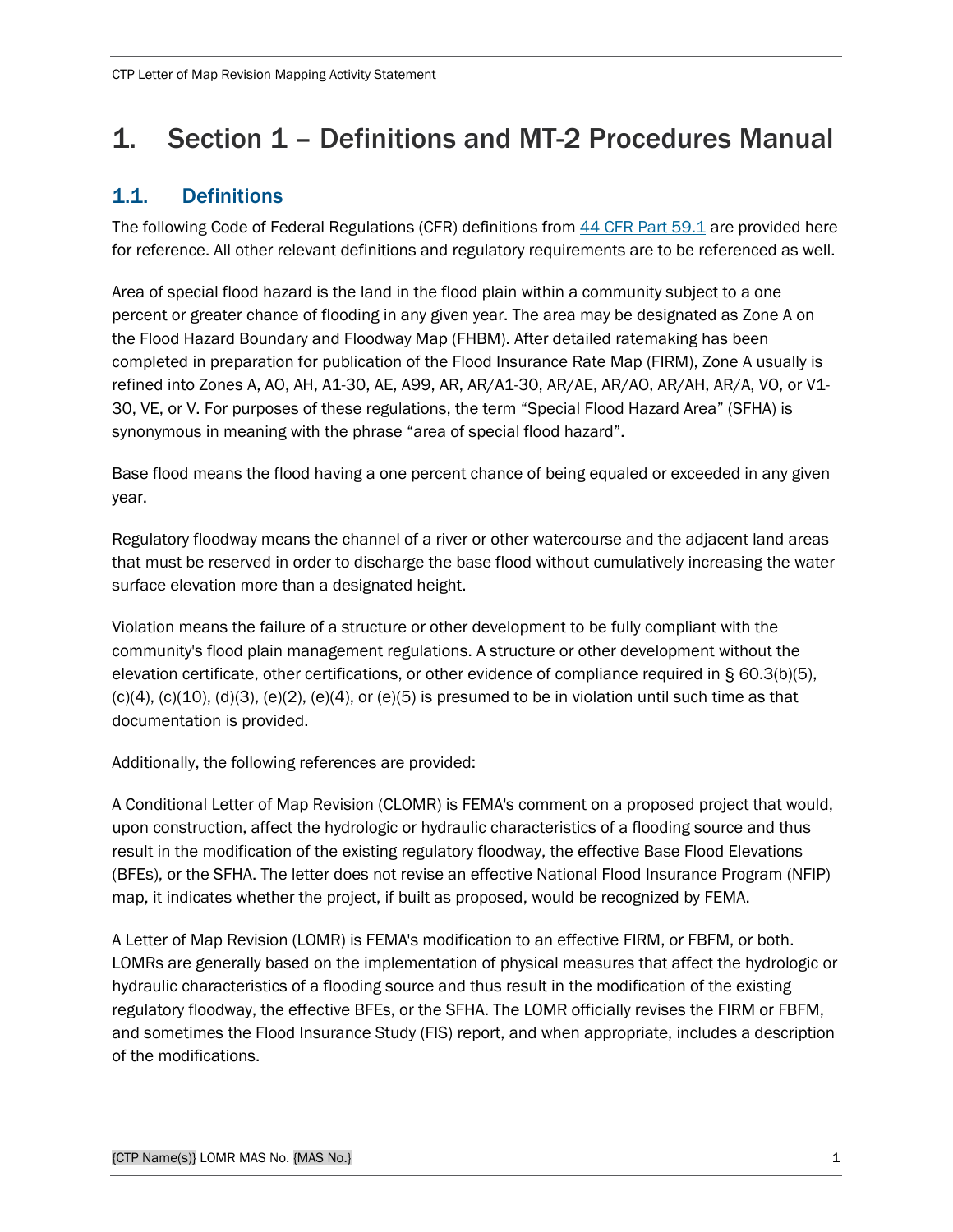## <span id="page-5-0"></span>1.2. MT-2 Procedures Manual

Throughout this document, many references are made to the MT-2 Procedures Manual. The link to the MT-2 Procedures Manual can be found at **Engineering Services Branch - MT-2 Processing** [\(fema.gov\).](https://rmd.msc.fema.gov/EngineeringModeling/EngineeringServices/SitePages/MT-2%20Processing.aspx?RootFolder=%2FEngineeringModeling%2FEngineeringServices%2FMT2%20CLOMRLOMR%20Processing%2FMT%2D2%20Procedures%20Manual&FolderCTID=0x012000CEC376AC89953943A27085484145A8E7&View=%7BB171B629%2D4704%2D4CB1%2D9B70%2D389EF4A480D1%7D)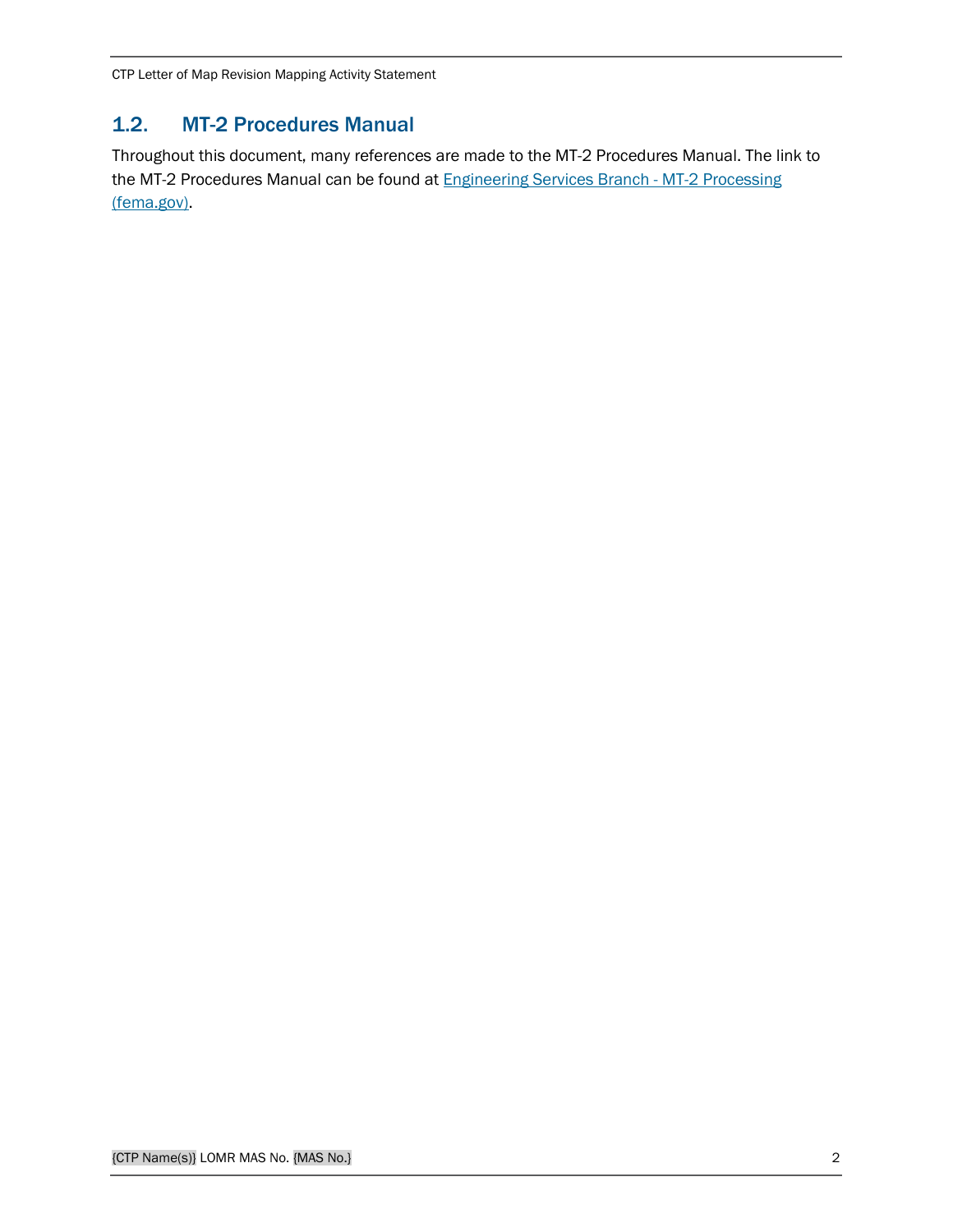# <span id="page-6-0"></span>2. Section 2 – Project and Point of Contact Information

Instructions: Complete [Table 1. Project and Point of Contact Information](#page-6-1) below with the basic project information and point of contact information for both the CTP and FEMA staff.

#### <span id="page-6-1"></span>Table 1. Project and Point of Contact Information

| <b>Information Type</b>                                                                                                                                                                                                                                                                                                                                                                                                                                                             | <b>Insert Information</b>                                                    |
|-------------------------------------------------------------------------------------------------------------------------------------------------------------------------------------------------------------------------------------------------------------------------------------------------------------------------------------------------------------------------------------------------------------------------------------------------------------------------------------|------------------------------------------------------------------------------|
| <b>CTP Organization Name:</b>                                                                                                                                                                                                                                                                                                                                                                                                                                                       | {Insert CTP name}                                                            |
| CTP Contractor Working on the activities in this<br>MAS:                                                                                                                                                                                                                                                                                                                                                                                                                            | {Insert name of CTP contractor, if applicable}                               |
| Optional, only if contractors have already been<br>identified                                                                                                                                                                                                                                                                                                                                                                                                                       |                                                                              |
| <b>CTP Partnership Agreement Date:</b>                                                                                                                                                                                                                                                                                                                                                                                                                                              | {Insert Partnership Agreement Date}                                          |
| Period of Performance:                                                                                                                                                                                                                                                                                                                                                                                                                                                              | {Insert Start Date} to {Insert End Date}                                     |
| <b>CTP Project Manager:</b>                                                                                                                                                                                                                                                                                                                                                                                                                                                         | {Insert name of CTP Project Manager}                                         |
| FEMA Regional Project Officer (PO):<br>When necessary, additional FEMA assistance<br>should be requested through the FEMA<br>Regional Project Officer                                                                                                                                                                                                                                                                                                                               | {Insert name of FEMA Regional Project Officer}<br>{Insert FEMA region}       |
| FEMA Funding to Complete this LOMR Review<br>MAS:                                                                                                                                                                                                                                                                                                                                                                                                                                   | {Insert amount of funding provided by FEMA<br>through Cooperative Agreement} |
| <b>CTP Estimated Leverage:</b><br>Final Leverage dollars or units will be entered<br>as applicable in the Manage Data Development<br>Task Workflow in the Mapping Information<br>Platform (MIP). Leverage data shown here is an<br>estimate of available Leverage at the time the<br>scope is prepared and may be refined<br>throughout the project. See <b>Estimating the</b><br><b>Value of Partner Contributions to Flood</b><br><b>Mapping Projects "Blue Book" (Blue Book)</b> | {Based on Blue Book estimated to be provided}                                |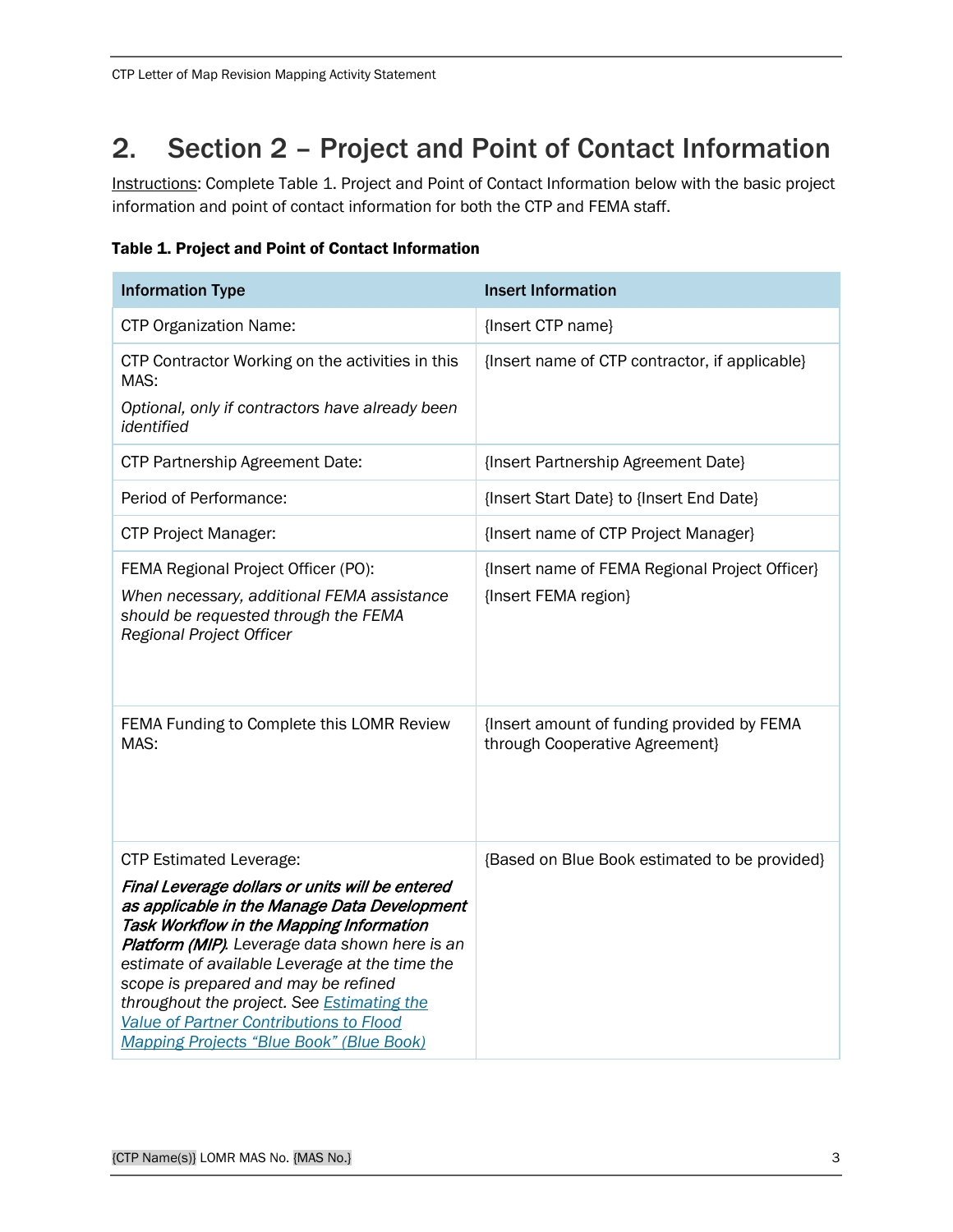| <b>Information Type</b>                                                                                                                                                                                                                                                    | Insert Information                                                                                                                                                                                                                                                                                                                                                                                 |
|----------------------------------------------------------------------------------------------------------------------------------------------------------------------------------------------------------------------------------------------------------------------------|----------------------------------------------------------------------------------------------------------------------------------------------------------------------------------------------------------------------------------------------------------------------------------------------------------------------------------------------------------------------------------------------------|
| <b>Project Team Coordination Activities:</b><br>Throughout the project, all members of the<br>Project Team will coordinate, as needed, to<br>ensure that activities, products, and<br>deliverables meet FEMA requirements and<br>contain accurate, up-to-date information. | Meetings, teleconferences, and video<br>conferences with FEMA/FEMA's Contractor and<br>other Project Team members {specify frequency<br>or dates for meetings}<br>Telephone conversations with FEMA and other<br>Project Team members on a scheduled {specify<br>schedule for calls} basis and as needed basis,<br>as required<br>Email as needed<br>{Add/delete/modify information, as necessary} |

# <span id="page-7-0"></span>3. Section 3 – Objective and Scope

The objective of the activities for the LOMR Review Partners project documented in this MAS is to have the CTP assume the responsibility of the evaluation of CLOMRs and final LOMR requests, as defined in the NFIP regulations cited in the CFR at Title 44, Chapter 1, Section 72.2 (44 CFR 72.2), for the entire {Insert state or other geographical area} geographical area. The CTP shall review and recommend for approval these CLOMR and LOMR requests in accordance with the provisions of Part 65 of the NFIP regulations (44 CFR Part 65) that are compliant with 44 CFR 60.3 as appropriate. FEMA shall make and issue the final determinations regarding the requests.

Based on the results of the CTP's review and recommendation:

- For proposed projects, FEMA shall make conditional determinations and issue CLOMRs in accordance with Sections 65.8 or 65.12 of the NFIP regulations (44 CFR 65.8, 44 CFR 65.12) that are compliant with 44 CFR 60.3 as appropriate.
- For existing conditions or "as-built" projects, FEMA shall make final determinations and issue LOMRs in accordance with Section 65.9 of the NFIP regulations (44 CFR 65.9), that are compliant with 44 CFR 60.3 as appropriate.

In instances where the size, scope, complexity, and time to effective of a revision warrants it, Physical Map Revisions (PMRs) will be required. Funding for PMRs is outside of the scope of this agreement.

The CTP shall coordinate with the appropriate parties and follow all procedures, as listed in "3.8.5.3 Preparation of FEMA Monitoring Note" in th[e MT-2 Procedures Manual.](https://rmd.msc.fema.gov/EngineeringModeling/EngineeringServices/SitePages/MT-2%20Processing.aspx?RootFolder=%2FEngineeringModeling%2FEngineeringServices%2FMT2%20CLOMRLOMR%20Processing%2FMT%2D2%20Procedures%20Manual&FolderCTID=0x012000CEC376AC89953943A27085484145A8E7&View=%7BB171B629%2D4704%2D4CB1%2D9B70%2D389EF4A480D1%7D) regarding potential violations of the NFIP regulations prior to **[Activity 5](#page-15-0)** as defined by this document.

Your organizational access to the MIP signifies that you have access to Personally Identifiable Information (PII). As such, please ensure your organization has coordinated with the region so that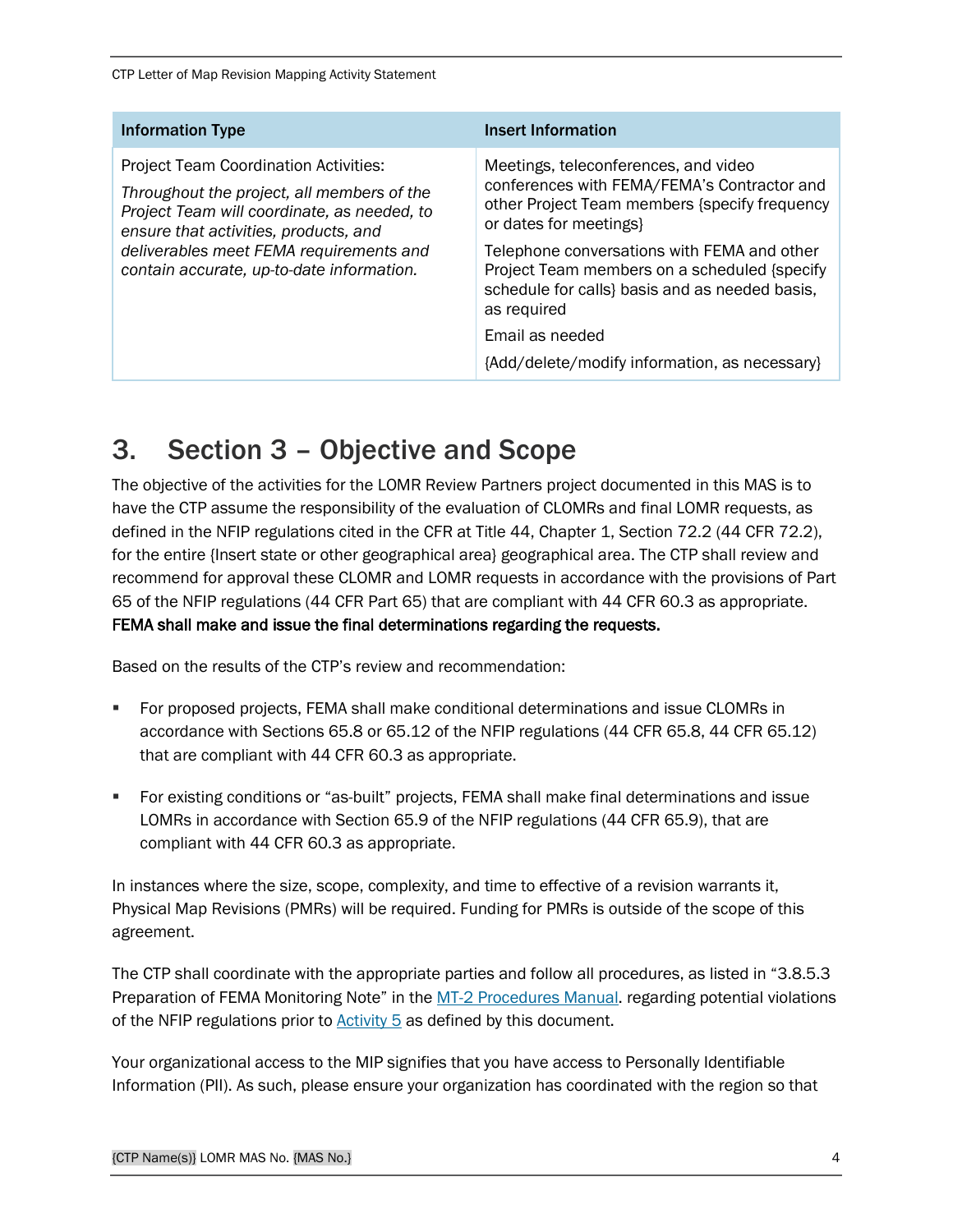each user is meeting the requirements with the new Risk Analysis Management Access Request (RAMSAR) process.

Please contact your FEMA Regional PO for more information.

[Table 2. LOMR Review Partners Staffing Mix](#page-8-0) identifies the key personnel of the CTP and their contractor (if applicable), their role/responsibility, and percentage of their time spent on the project.

|  | <b>Table 2. LONIR Review Partners Staffing MIX</b> |  |
|--|----------------------------------------------------|--|
|  |                                                    |  |

<span id="page-8-0"></span>Table 2. LOMR Review Partners Staffing Mix

| <b>Name</b> | <b>Role</b>                          | <b>Technical</b><br><b>Engineering and</b><br><b>Mapping Review</b><br>and Processing | QA/QC | Program<br>Management | {Insert<br>additional<br>activities} | <b>Total</b> |
|-------------|--------------------------------------|---------------------------------------------------------------------------------------|-------|-----------------------|--------------------------------------|--------------|
|             | Example:<br><b>Staff</b><br>Engineer | 80%                                                                                   | 8%    | 2%                    | 10%                                  | 100%         |
|             | {Insert<br>position<br>name here}    |                                                                                       |       |                       |                                      |              |
|             |                                      |                                                                                       |       |                       |                                      |              |
|             |                                      |                                                                                       |       |                       |                                      |              |
|             |                                      |                                                                                       |       |                       |                                      |              |
|             |                                      |                                                                                       |       |                       |                                      |              |

The activities for this LOMR Review Partners project, including required Quality Assurance/Quality Control (QA/QC) reviews, and the Mapping Partners that will complete them are summarized below in [Table 3. Summary of Activities and Responsible Mapping Partners.](#page-8-1) All activities that are to be accomplished by the CTP, or their contractors, that may be added after the project startup, are inclusive in the term "CTP."

The sections of this MAS that follow [Table 3](#page-8-1) describe the specific mapping activities associated with the LOMR Review Partners project. Each activity description identifies the responsible Mapping Partner(s), the scope of the activity, the FEMA standards that must be met, and resultant product(s).

#### <span id="page-8-1"></span>Table 3. Summary of Activities and Responsible Mapping Partners

| <b>Activity</b>                    | <b>CTP</b> | <b>FEMA/FEMA's Contractor</b> |
|------------------------------------|------------|-------------------------------|
| Activity 1 – Initiation of Request |            |                               |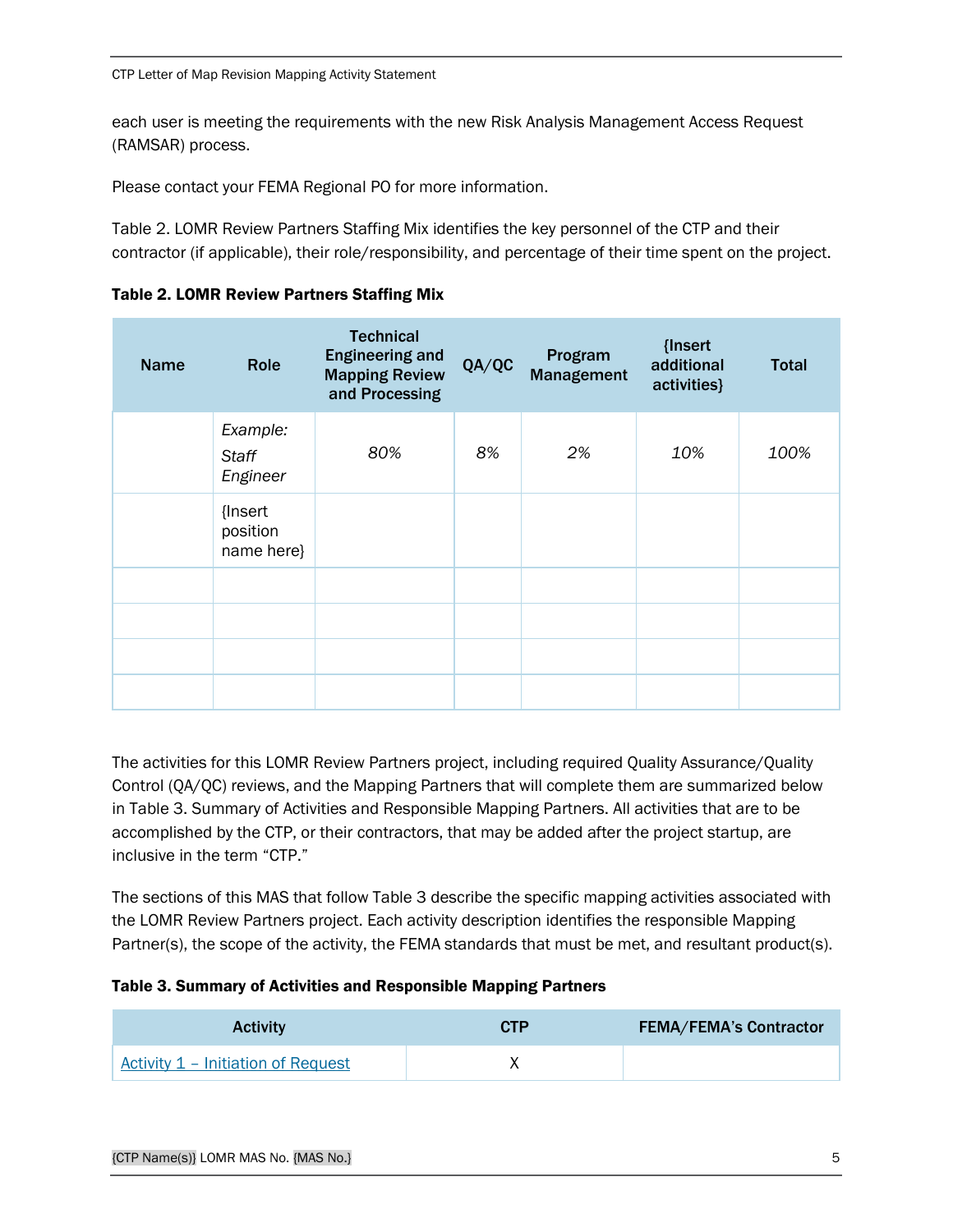| <b>Activity</b>                                                                                                                                                                 | <b>CTP</b>                 | <b>FEMA/FEMA's Contractor</b> |
|---------------------------------------------------------------------------------------------------------------------------------------------------------------------------------|----------------------------|-------------------------------|
| <b>Activity 2 - Fee-Charge System</b><br><b>Administration/Coordination</b>                                                                                                     | X                          | X                             |
| <b>Activity 3 - Initial Review of</b><br><b>Request</b>                                                                                                                         | X                          |                               |
| <b>Activity 4 - Technical Review of</b><br><b>Request</b>                                                                                                                       | $\mathsf{X}$               |                               |
| <b>Activity 5 - Preparation of Draft</b><br><b>Determination Documents</b>                                                                                                      | X                          |                               |
| Activity 6 - Internal QA/QC Review of<br><b>Draft Determination Documents</b>                                                                                                   | X                          |                               |
| <b>Activity 7 - Audit Review</b>                                                                                                                                                |                            | X                             |
| Activity 8 - FEMA Review of<br><b>Determination Documents</b>                                                                                                                   | X                          | X                             |
| Activity 9 - (applicable for Tier 2<br><b>Partners) Distribution of</b><br><b>Determination Documents and Flood</b><br><b>Hazard Determination (FHD)</b><br><b>Publications</b> | {Insert per CTP Agreement} | {Insert per CTP Agreement}    |
| Activity 10 - Post Processing of<br><b>LOMRS</b>                                                                                                                                |                            | X                             |
| <b>Activity 11 - Appeal and Comments</b><br><b>Processing of LOMRs</b>                                                                                                          | $\sf X$                    | X                             |
| <b>Activity 12 - Data Upload</b><br><b>Requirements and Library</b><br><b>Submittals</b>                                                                                        | $\sf X$                    | X                             |
| <b>Activity 13 - Miscellaneous</b>                                                                                                                                              | X                          | Χ                             |

## <span id="page-9-0"></span>3.1. Activity 1 – Initiation of Request

Responsible Mapping Partner: The CTP.

Scope: For cases received through the mail, the CTP shall receive copies of CLOMR and LOMR requests from requesters within the geographical extent noted in this MAS. The review and processing fee for these cases shall be received and reviewed by the CTP for completeness. Received fees are then processed as outlined in [Activity 2.](#page-10-0)

Cases involving levee review will not be processed by the CTP. They will be sent to FEMA's contractor.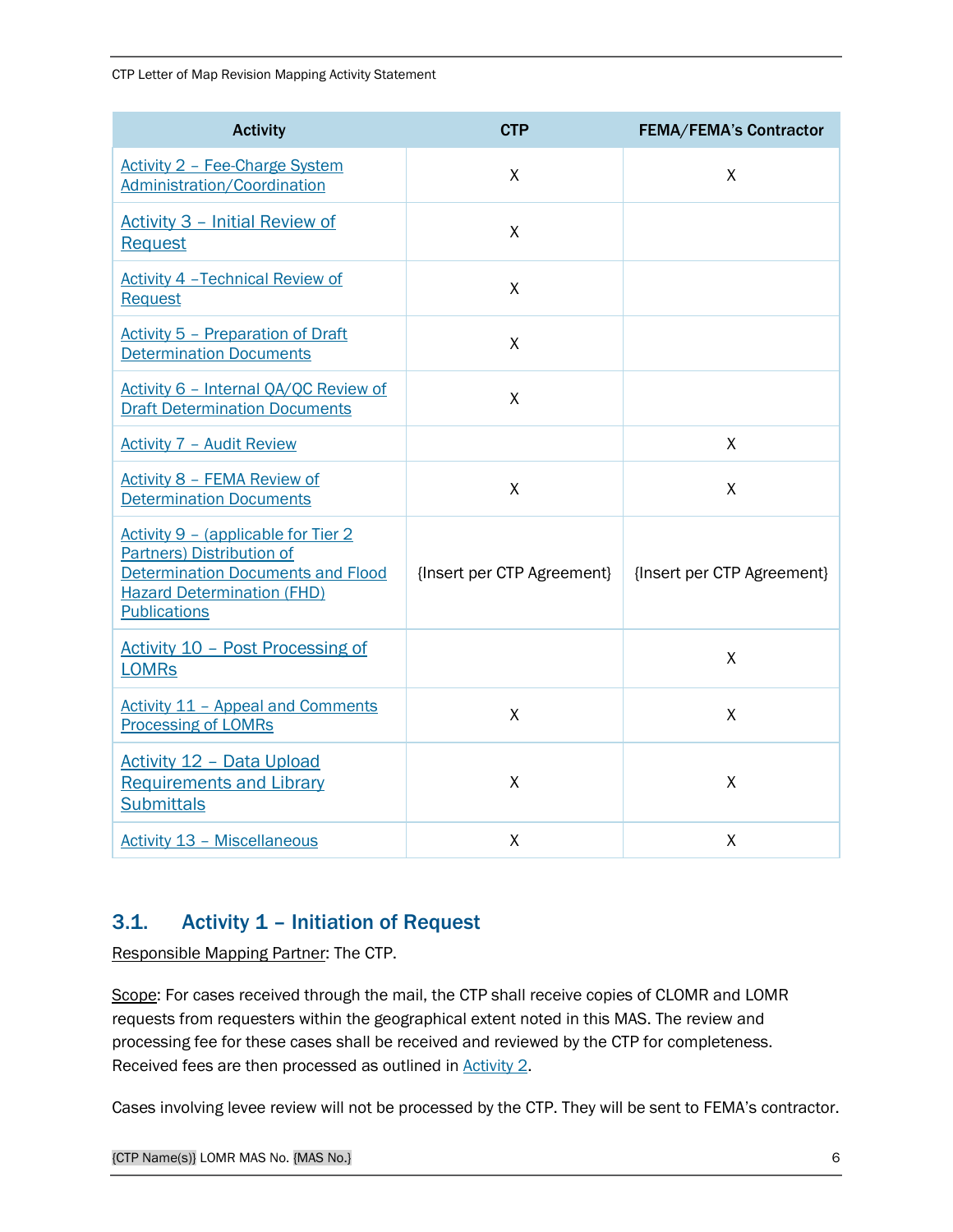The CTP shall enter all information into the MIP within 24 hours of receipt of a CLOMR or LOMR request, and the MIP will generate a Case Number. FEMA and its contractor shall use the MIP to track the cases reviewed and processed by the CTP.

For cases submitted to FEMA through FEMA's Online Letters of Map Change (LOMC) tool, the MIP will generate the Case Number and process the fee. Once these tasks are completed, the case will appear on the CTP's workbench for standard processing procedures.

The CTP shall use the unique Case Number on all correspondence generated by the CTP regarding that particular case. For cases submitted online, the MIP will be used to generate standard correspondence. The CTP will be responsible for maintaining and tracking all CLOMR and LOMR requests within the geographical extent noted in this MAS, other than requests sent to FEMA's contractor.

Within three working days, the CTP shall send an acknowledgment by email to the requester to confirm that the submittal was received (mail is acceptable when email is not available). An acknowledgment email is not required for cases submitted online, though encouraged, as the MIP will send the requester an automatically generated email confirming the Case No.

If a CLOMR or LOMR application was developed by the CTP or their contractors using CTP organizational funds, they may not be able to also process it. At this time, potential conflicts of interest shall be coordinated with FEMA Headquarters (HQ).

Products: The CTP shall prepare the following products for this mapping activity as indicated above:

- Updates to the MIP;
- email acknowledgment letter.

## <span id="page-10-0"></span>3.2. Activity 2 – Fee-Charge System Administration/Coordination

Responsible Mapping Partners: FEMA, FEMA's contractor, and the CTP.

Scope for cases submitted through the mail: FEMA has established a centralized fee-charge system, administered by a Fee-Charge System Administrator (FCSA).

The review and processing fee is based on the type of map change requested. A list of current review and processing fees for map change requests is provided on the FEMA Flood Hazard Mapping website at [https://www.fema.gov/flood-maps/change-your-flood-zone/status/flood-map-related](https://www.fema.gov/flood-maps/change-your-flood-zone/status/flood-map-related-fees)[fees.](https://www.fema.gov/flood-maps/change-your-flood-zone/status/flood-map-related-fees)

Upon receipt of the request, the CTP shall review the submittal to determine whether the appropriate fee has been submitted and to determine if the request is fee exempt. The CTP will obtain concurrence from FEMA HQ regarding fee exempt requests through a monitoring note using the template provided in FEMA's [MT-2 Procedures Manual.](https://rmd.msc.fema.gov/EngineeringModeling/EngineeringServices/SitePages/MT-2%20Processing.aspx?RootFolder=%2FEngineeringModeling%2FEngineeringServices%2FMT2%20CLOMRLOMR%20Processing%2FMT%2D2%20Procedures%20Manual&FolderCTID=0x012000CEC376AC89953943A27085484145A8E7&View=%7BB171B629%2D4704%2D4CB1%2D9B70%2D389EF4A480D1%7D) Coordination regarding fee-exemption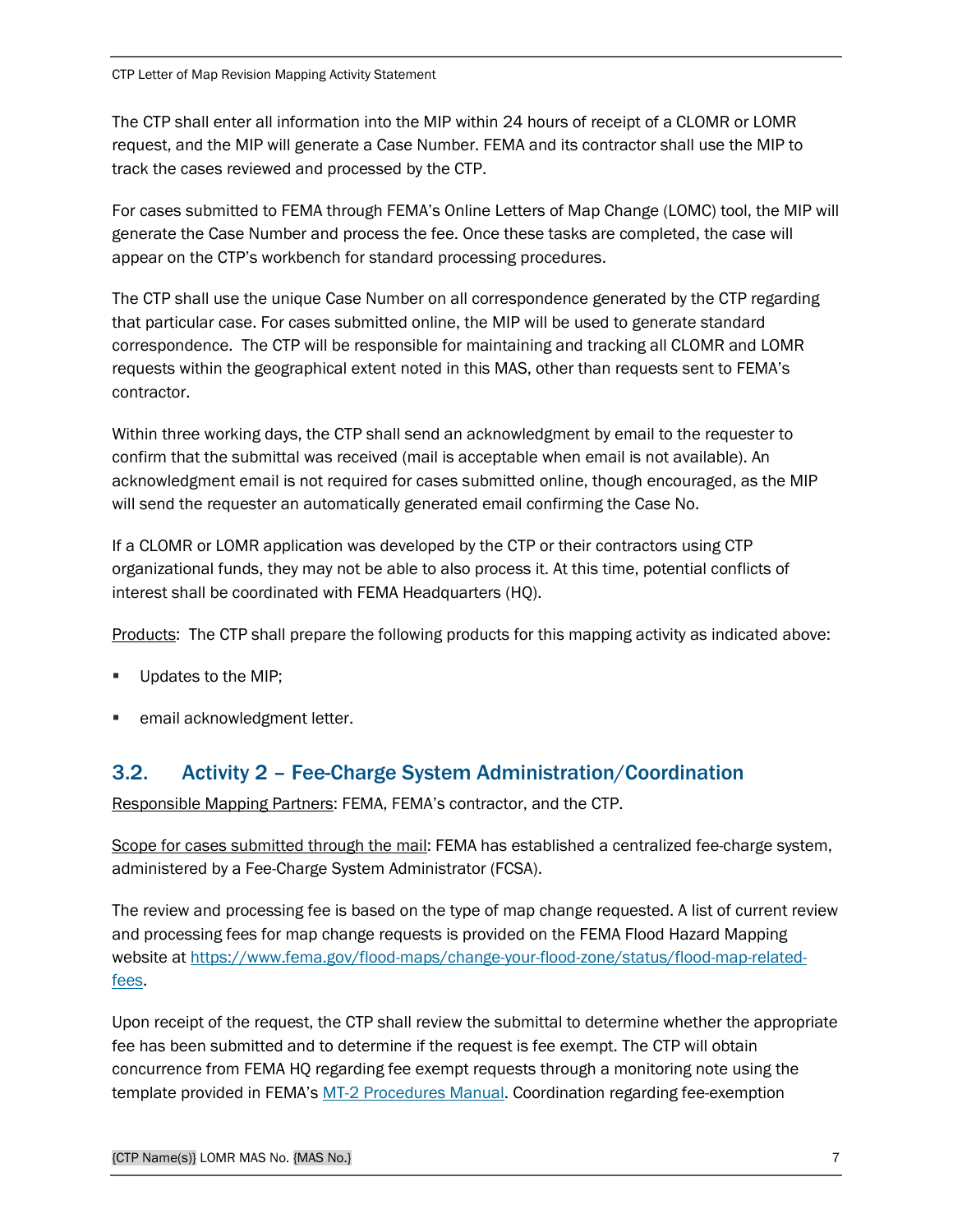requests should include FEMA and FEMAs contractor. Fee-exempt cases will proceed to the initial technical review step. When the CTP determines that the request is not fee-exempt, the CTP shall then review the case once the fee payment is received. When a check or money order is submitted, it is reviewed to identify obvious errors (e.g., missing date, missing signature, discrepancies between the written and the numerical amount, incorrect fee amount, and check made payable to incorrect entity).

Some checks have a 60- or 90-day void clause from the date of the check. If no void clause appears on the check, the check is good for 6 months from its issue date, unless otherwise indicated. If the check is past its expiration date, the CTP shall not forward the check to FEMA for submission to the FCSA. Instead, the CTP shall return the check to the requester and ask for a new check with a current date. FEMA cannot accept any check over 6 months old, unless stated otherwise on the check.

The CTP shall ensure that any credit card payment form submitted directly to the CTP contains all required information, including the following: correct amount; credit card number; current expiration date; signature of cardholder; date of signature; name of cardholder as it appears on the credit card; address of cardholder (for the credit card receipt); daytime telephone number; and Case Number. If any of the required information is missing, the CTP shall call the requester and request a corrected Payment Information Form. The FCSA cannot process credit card payments unless all correct information is provided. The FCSA and the CTP cannot, under any circumstances, accept a credit card authorization over the telephone.

Before forwarding checks, money orders, or credit card information to the FCSA, the CTP shall ensure the check, money order, or Payment Information Form has been annotated with the correct Case No. The CTP shall place a copy of the annotated check or money order in the case file for the map change request. For security reasons, the CTP shall block out the credit card number and expiration date on any copy of the original credit card information form before placing the copy in the case file.

If during the course of the CLOMR or LOMR review it is determined that a possible refund of fee payment is required, the CTP should coordinate and monitor the refund request with FEMA and FEMA's contractor. If a fee refund is approved by FEMA, the CTP should prepare and make available all necessary documentation to move forward with the fee refund process as outlined by the FCSA.

Scope for cases submitted online: As the MIP will process the fee prior to establishing a Case Number for cases submitted online, the CTP will only be required to confirm that the fee provided is correct. When an incorrect fee is provided by the requester, the CTP will either request additional fees through the online LOMC tool or will use the above procedures to refund fees as needed.

Products: The CTP shall provide the following to FEMA and FEMA's contractor and the FCSA as appropriate:

 Copies of checks, money orders, and credit card payment sheets annotated to show assigned Case Number;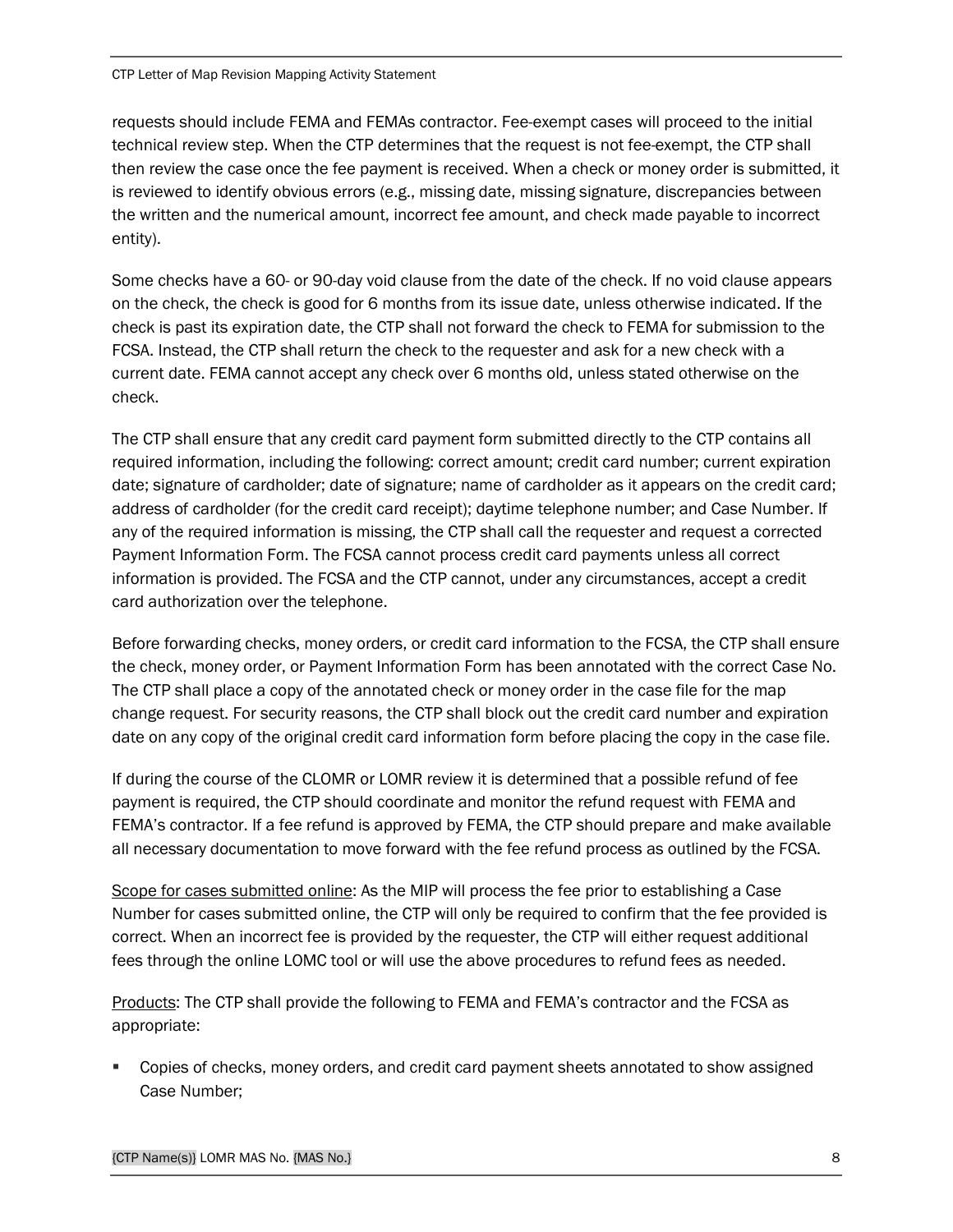- Copies of letters sent to requester to notify requester about refund or incorrect payment;
- Memorandums to the Office of the Comptroller to request refunds when appropriate;
- Coordination with FEMA HQ.

## <span id="page-12-0"></span>3.3. Activity 3 – Initial Review of Request

Responsible Mapping Partner: The CTP.

Scope: Upon receiving a case, the CTP shall review the submittal for technical and regulatory adequacy, required information, application forms, Hydraulic and Hydrologic (H&H) modeling, and supporting data and documentation.

The CTP shall identify previous or ongoing LOMC and ongoing restudies for the affected map panel(s), determine if any pending request for the same area may affect the submittal, and contact the requester for missing information or additional data required to ensure that the data are scientifically sound and technically accurate. (See [SECTION 8 – TECHNICAL ASSISTANCE AND](#page-24-1)  [RESOURCES](#page-24-1) of this MAS.) These activities are a part of the "pre-acceptance review" of the request, which shall be completed within five working days of receiving the request.

The CTP shall inform the requester in writing about the additional data necessary to complete the processing of the request, if applicable. The CTP shall mail the letter within 5 working days of receiving the request. If all data was received with the initial submittal, the email acknowledgment discussed in [Activity 1](#page-9-0) shall serve as notification to the requester. For cases submitted online, the CTP will make data requests through the MIP within 5 workings days of receiving the request.

If additional data is requested and the required data is not received within 90 days of the date of the letter, the CTP shall suspend processing of the request. No extensions shall be granted. When additional data is received within the 90 days of the date of the additional data letter, the CTP shall acknowledge the receipt of this data by email to the requester.

Further guidance on the additional data letter is provided in FEMA's [MT-2 Procedures Manual.](https://rmd.msc.fema.gov/EngineeringModeling/EngineeringServices/SitePages/MT-2%20Processing.aspx?RootFolder=%2FEngineeringModeling%2FEngineeringServices%2FMT2%20CLOMRLOMR%20Processing%2FMT%2D2%20Procedures%20Manual&FolderCTID=0x012000CEC376AC89953943A27085484145A8E7&View=%7BB171B629%2D4704%2D4CB1%2D9B70%2D389EF4A480D1%7D) Standard templates must be used.

Products: The CTP shall make the following products available (through the MIP) to FEMA and its contractor as appropriate. The following correspondence items may be provided in a digital format, via email:

- Additional data letter using the appropriate letter template provided by FEMA;
- **Enclosures to the additional data letter as appropriate:**
- MIP data entry.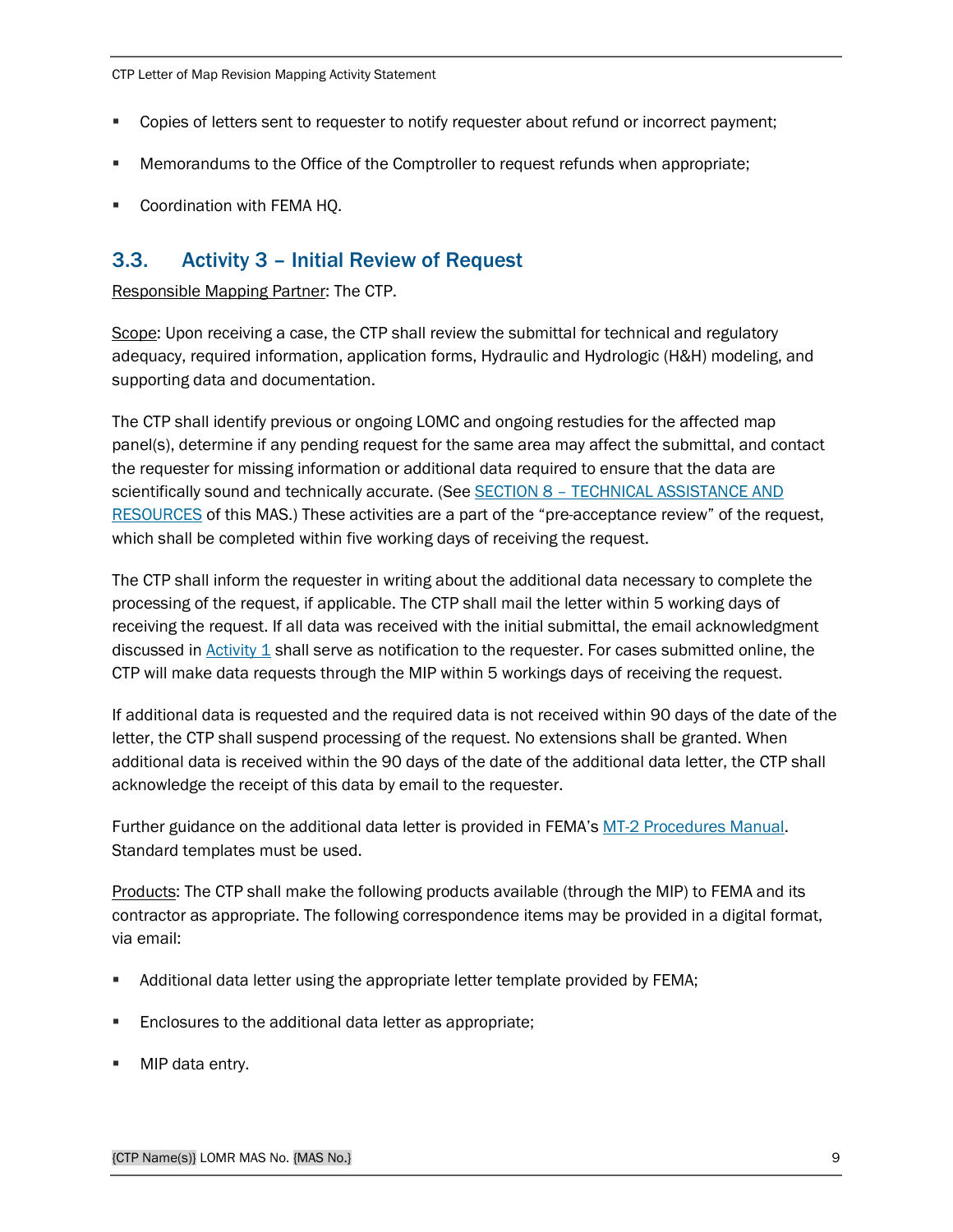## <span id="page-13-0"></span>3.4. Activity 4 – Technical Review of Request

#### Responsible Mapping Partner: The CTP.

Scope: Upon receipt of all required data in accordance with Part 65 of the NFIP regulations (44 CFR Part 65), the CTP shall review the technical, scientific, and other information submitted by the requester to ensure that the data are technically accurate, consistent with standard engineering practice and FEMA standards, and sufficient to warrant a conditional or final determination by FEMA regarding a revision to the FIRM, FBFM, and/or FIS report. The CTP generally shall limit the extent of the technical review to a review of the information presented on the MT-2 application forms and the supporting documentation submitted with them against the requirements in Part 65 of the CFR.

The CTP shall use the forms to identify inconsistencies and discrepancies and judge reasonableness. In certain cases, such as review of requests involving alluvial fan flooding, unique hydrologic or hydraulic analyses, or significant changes to the SFHA shown on the effective FIRM, additional technical reviews beyond the reviews of the application forms may be required, as directed by the FEMA HQ contact and FEMA Regional Project Officer or his/her designee. These unique situations will be identified early in the case review by the case reviewer and the FEMA HQ contact will be informed of the situation and the additional reviews suggested to be performed.

For revisions involving the addition of detailed flood information or changes to flooding sources originally studied by detailed methods, analyses and other supporting data for the 10-percentannual-chance (10-year), 2-percent-annual-chance (50-year), 1-percent-annual-chance (100-year), and 0.2-percent-annual-chance (500-year) floods and/or regulatory floodway may be required. At a minimum, the analyses and other supporting data provided in support of a revision request must meet the standards outlined in [SECTION 5 – STANDARDS.](#page-22-1)

The CTP shall perform the required coordination and documentation activities necessary for processing each request. During the processing, the CTP shall:

- Communicate with the requester and officials of the affected communities, as necessary;
- Coordinate activities with the FEMA Regional Office and HQ Office as appropriate (the most common examples of coordination that may be required between the CTP and FEMA include but are not limited to: potential violations, corrections, PMRs, FEMA-initiated requests and fee exemptions);
- Communicate with other FEMA contractors and federal, state, and local agencies, as needed;
- Prepare letters and other correspondence for FEMA signature;
- Maintain legal documentation, records of correspondence, and technical data.

In addition, the CTP shall organize and submit to FEMA, via the MIP, records of the correspondence and supporting data associated with each request for the final determination to be made.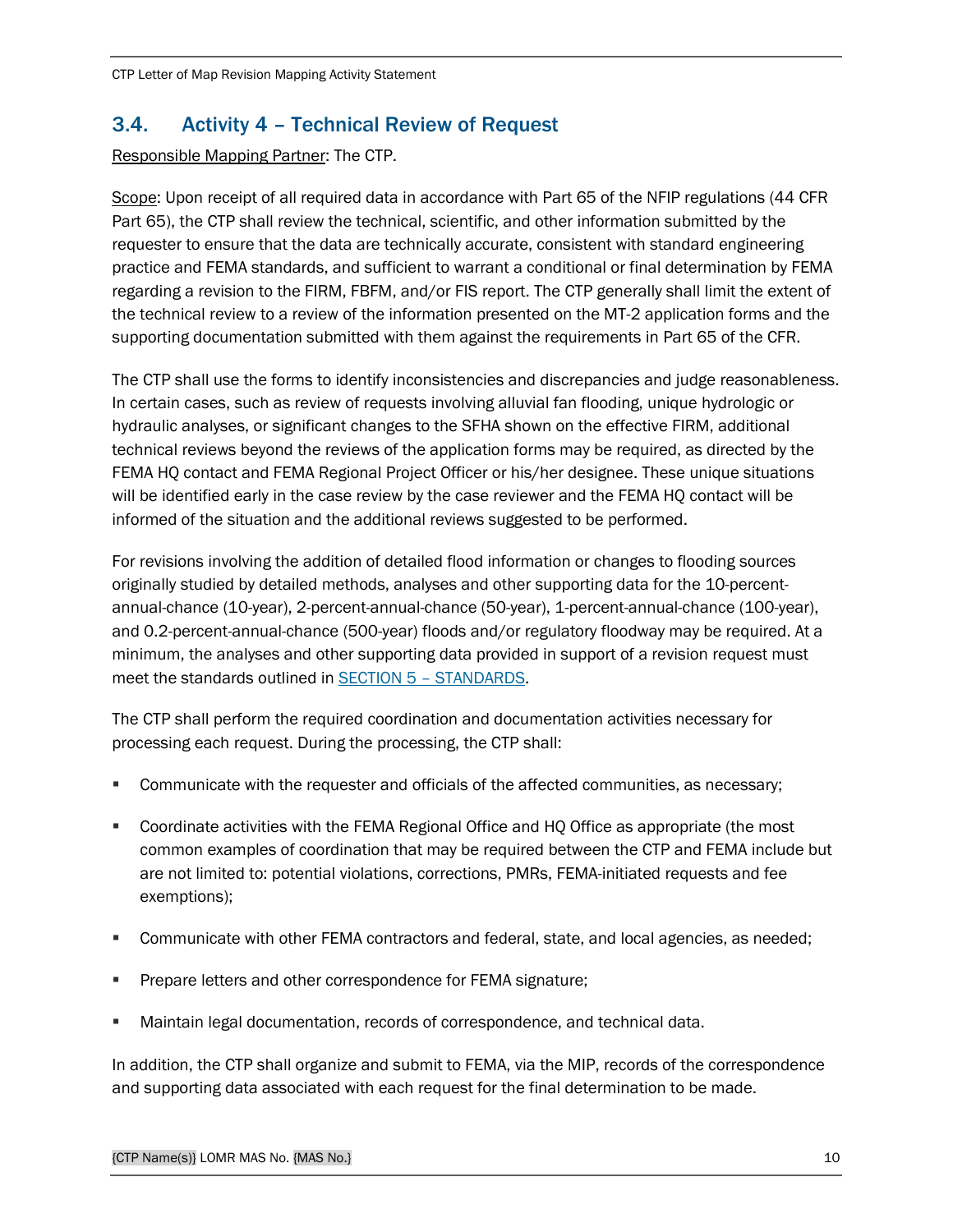Standards: The relevant standards for [Activity 4](#page-13-0) are provided in [SECTION 5 – STANDARDS](#page-22-1) of this MAS.

Products: The CTP shall make the following products available (through the MIP) to FEMA and its contractor as appropriate. The following items may be provided in a digital format:

 A case file maintained on a continuous basis of all supporting data provided by the requester(s) and community official(s) in support of the request. The contents of the case file should include copies of correspondence sent to requestors, records of telephone conversations, emails, and faxes with requesters, community officials, FEMA, and others regarding each request. The final MT-2 case file submitted must be consistent with the structure shown in FEMA's MT-2 Procedures Manual;

#### MT-2 Final Case File Structure

- **Case Number** 
	- $\circ$   $\bullet$  1 Correspondence
		- **E** Final Determination Documents
		- $\Box$  Correspondence to and from the requestor and community
	- $\circ$  2 Incoming Data
		- $\equiv$  Hydraulics
			- $\bullet$   $\blacksquare$  Final
			- Superseded
		- $\equiv$  Hydrology
			- $\bullet$   $\blacksquare$  Final
			- **Superseded**
			- $\blacksquare$  Mapping
				- Final
				- **Annotated FIRM**
				- $\bullet$   $\blacksquare$  Final workmap
				- **Final CAD/RASPLOT profile files**
				- GIS mapping (if not incorporated into National Flood Hazard Layer (NFHL)
					- o Spatial files (CAD/GIS/Microstation)
				- Superseded
	- $\circ$  3 Map Attachments and Profiles
	- $O$  4 FEDD
		- $\Box$  Final documents with certified mailing receipts
		- $\Box$  Newspaper publication affidavit
		- $\Box$  Interim Federal register publication
		- $\blacksquare$  Final Federal register publication
		- $\Box$  116 letters with certified mailing receipts
		- $\Box$  Correspondence related to any appeals that were received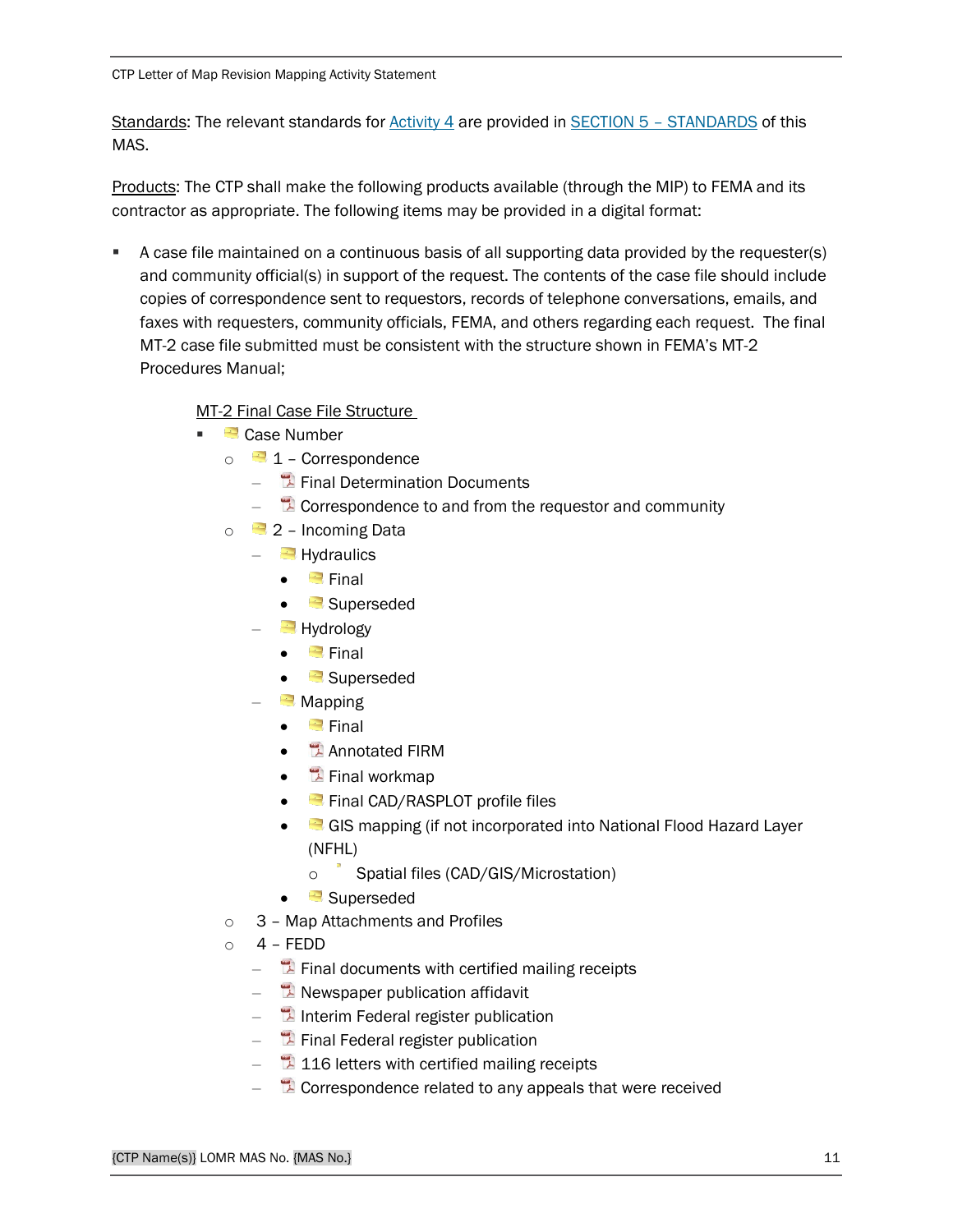- $\circ$  5 Appeals
- $\circ$  6 Internal Review
	- ‒ Summary Documents
	- $\Box$  Checklists
	- ‒ Comparison Tables
	- $-$  **L** Check-RAS
	- $\blacksquare$  Internal correspondence
	- $^{\bullet}$  Miscellaneous
- **All appropriate documentation and modeling.**
- Submissions to FEMA's library, maintained by FEMA's contractor, shall be made on a quarterly basis per the [MT-2 Procedures Manual,](https://rmd.msc.fema.gov/EngineeringModeling/EngineeringServices/SitePages/MT-2%20Processing.aspx?RootFolder=%2FEngineeringModeling%2FEngineeringServices%2FMT2%20CLOMRLOMR%20Processing%2FMT%2D2%20Procedures%20Manual&FolderCTID=0x012000CEC376AC89953943A27085484145A8E7&View=%7BB171B629%2D4704%2D4CB1%2D9B70%2D389EF4A480D1%7D) "Case File Archiving."
- MIP data entry.

## <span id="page-15-0"></span>3.5. Activity 5 – Preparation of Draft Determination Documents

#### Responsible Mapping Partner: The CTP

Scope: No later than 60 calendar days of receiving all required data, the CTP shall prepare the recommended draft determination letters and map attachments [\(Activity 5\)](#page-15-0), perform an internal QA/QC of those documents [\(Activity 6\)](#page-16-0), and submit them for final audit review by FEMA's contractor and FEMA [\(Activity 7\)](#page-17-0). At the time that the CTP submits these draft determination letters and map attachments to FEMA and its contractor, the CTP also shall ensure a complete file containing the case correspondence, backup material, and engineering review notes have been assembled and are available to FEMA and its contractor for their review. A detailed list of the required products, to be submitted to FEMA, is provided under "Products" below.

Products: The CTP shall make the following products available to FEMA and its contractor as appropriate after [Activity 6](#page-16-0) (Independent QA/QC of Draft Determination Documents) is complete:

- A case summary providing the case background and review and final recommendation.
- Cover letter(s) for the affected communities.
- A draft conditional comment document for CLOMR requests.
- A draft final determination document for LOMR requests.
- Annotated FIRM(s) showing the proposed boundary delineations for a CLOMR and the revised boundary delineations for a LOMR of the 1-percent-annual-chance (100-year) and 0.2-percentannual-chance (500-year) floodplain boundaries and/or regulatory floodway boundaries as appropriate.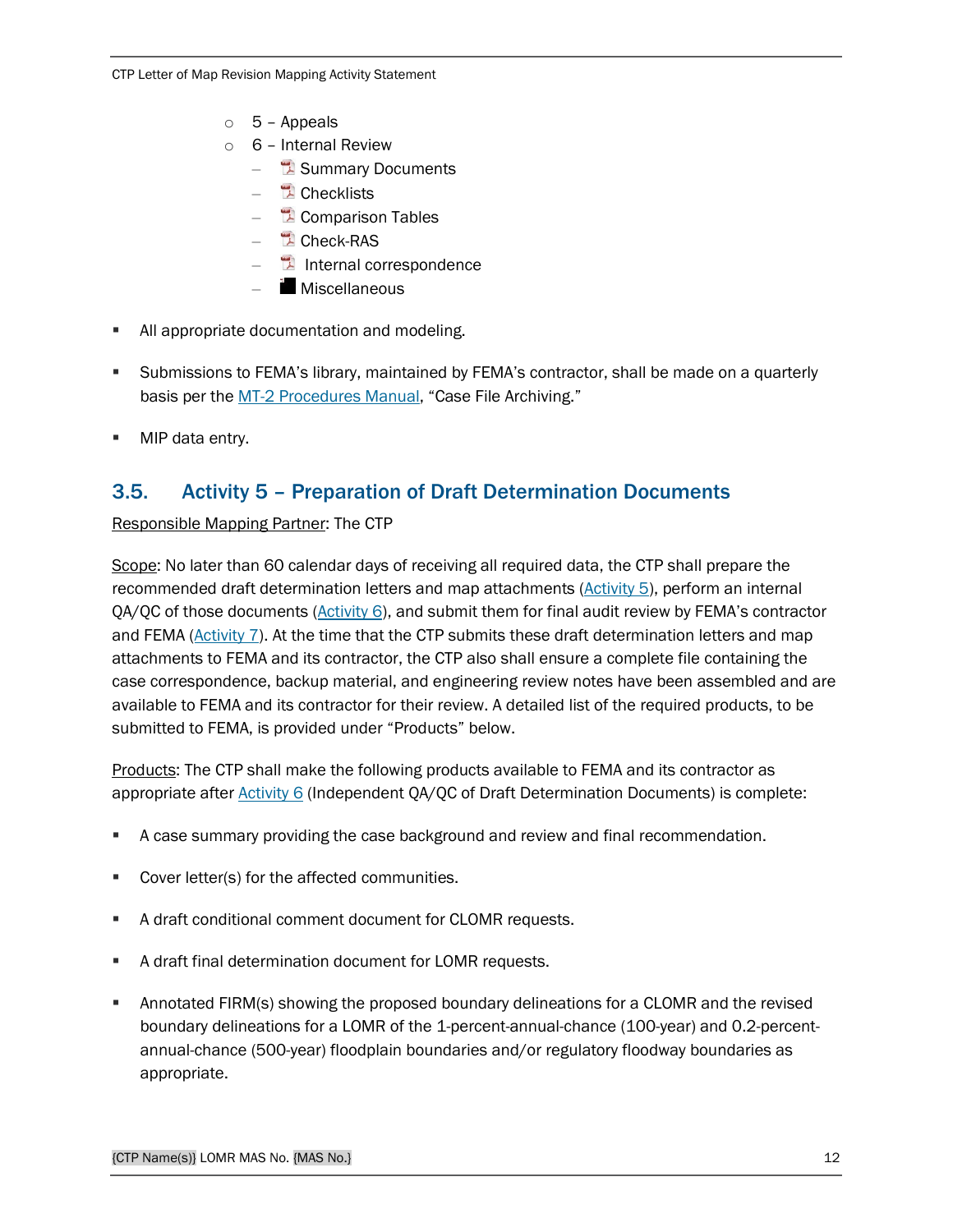- Topographic maps of the revision area that meet the requirements outlined in MT-2 Application/Certification Form 2, "Riverine Hydrology & Hydraulics Form."
- Digital Flood Profiles of the 10-percent-annual-chance (10-year), 2-percent-annual-chance (50 year), 1-percent-annual-chance, and 0.2-percent-annual-chance water-surface elevations representing proposed conditions for a CLOMR and existing or "as-built" conditions for a LOMR, if applicable.
- Revised Floodway Data Table(s) (FDTs), if applicable.
- Revised Summary of Discharges Table(s), if applicable.
- Revised Summary of Stillwater Elevations Table(s), if applicable.
- Other affected FIS tables, if applicable.
- Copies of the effective FIRM(s), FIS profiles, and any other affected FIS tables, if applicable.
- 44 CFR 65.12 documentation for CLOMR requests when required.
- 44 CFR 65.7 documentation for CLOMR and LOMR requests involving a floodway revision.
- **Endangered Species Act compliance documentation for all CLOMR requests.**
- Affected property owner notifications, via individual letters or newspaper notice, for CLOMR/LOMR requests that cause the flood hazards to increase, compared with the information shown on the effective FIRM, due to a project or updated modeling, including BFEs and/or base flood depths, SFHA boundaries, zone designations, and/or regulatory floodway boundaries.
- Draft Flood Hazard Determination (FHD) on the Web notice, when required, based on the template and notice types and draft newspaper notice for a LOMR, when applicable.
- For an effective FIRM, a digital attachment will be issued to amend the effective FIRM for a LOMR. Draft digital data that will be posted to the National Flood Hazard Layer (NFHL) should be made available NFHL data submittal requirements are shown under [Activity 12\)](#page-20-0).
- Monitoring Checklist.
- **MIP LOMC Case Tracking form.**
- MIP data entry.

## <span id="page-16-0"></span>3.6. Activity 6 – Internal QA/QC Review of Draft Determination Documents

Responsible Mapping Partner: The CTP.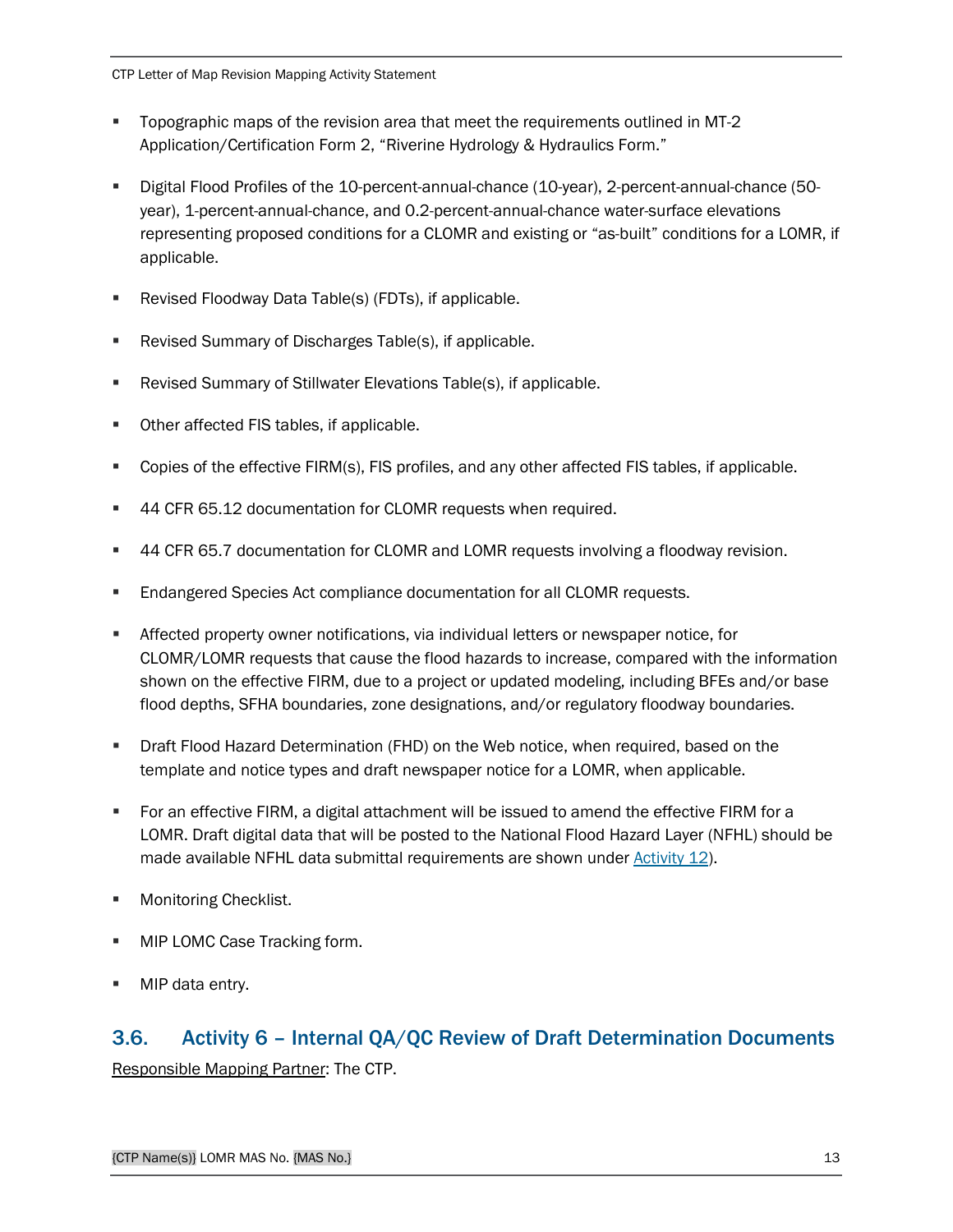Scope: The CTP shall develop and follow internal procedures for QA/QC reviews (review of technical accuracy of data, technical agreement between all components, and graphic accuracy, along with a review against NFIP Regulations). All products produced by the Mapping Partners involved in this project are subject to periodic auditing by FEMA. Quality review plans shall be coordinated with FEMA prior to implementation.

Standards: The relevant standards for  $\frac{\text{Activity 6}}{8}$  are provided in SECTION 5 - STANDARDS of this MAS.

Products: Once the internal QA/QC review is completed and all applicable issues with been addressed, the CTP shall package the required products listed i[n Activity 5](#page-15-0) and deliver them to FEMA. The CTP shall retain a complete case file and all supporting back up data for each case in an archive.

- A completed QA/QC checklist for the case.
- Annotated copies of draft comments letters or draft determination documents and enclosures with all questions and/or concerns indicated, if necessary.

## <span id="page-17-0"></span>3.7. Activity 7 – Audit Review

Responsible Mapping Partners: FEMA's contractor.

Scope: {Insert percentage for audit} percent of CLOMR and {Insert percentage for audit} percent of LOMR determination documents and enclosures are subjected to a final audit by FEMA's contractor before they are submitted to FEMA for approval. Based on performance, a reduction in the number of cases audited may occur over time.

Products: FEMA's contractor shall make the following products available to the CTP and FEMA as appropriate:

- A Summary Report that describes the findings of the audit, noting any deficiencies and providing recommendations to resolve them or noting agreement with the results.
- Annotated copies of draft determination documents and enclosures with all questions and/or concerns indicated if necessary.

## <span id="page-17-1"></span>3.8. Activity 8 – FEMA Review of Determination Documents

Responsible Mapping Partner: FEMA.

Scope: FEMA shall make final determinations, review and sign all determination letters for the CLOMR and LOMR cases reviewed and processed by the CTP.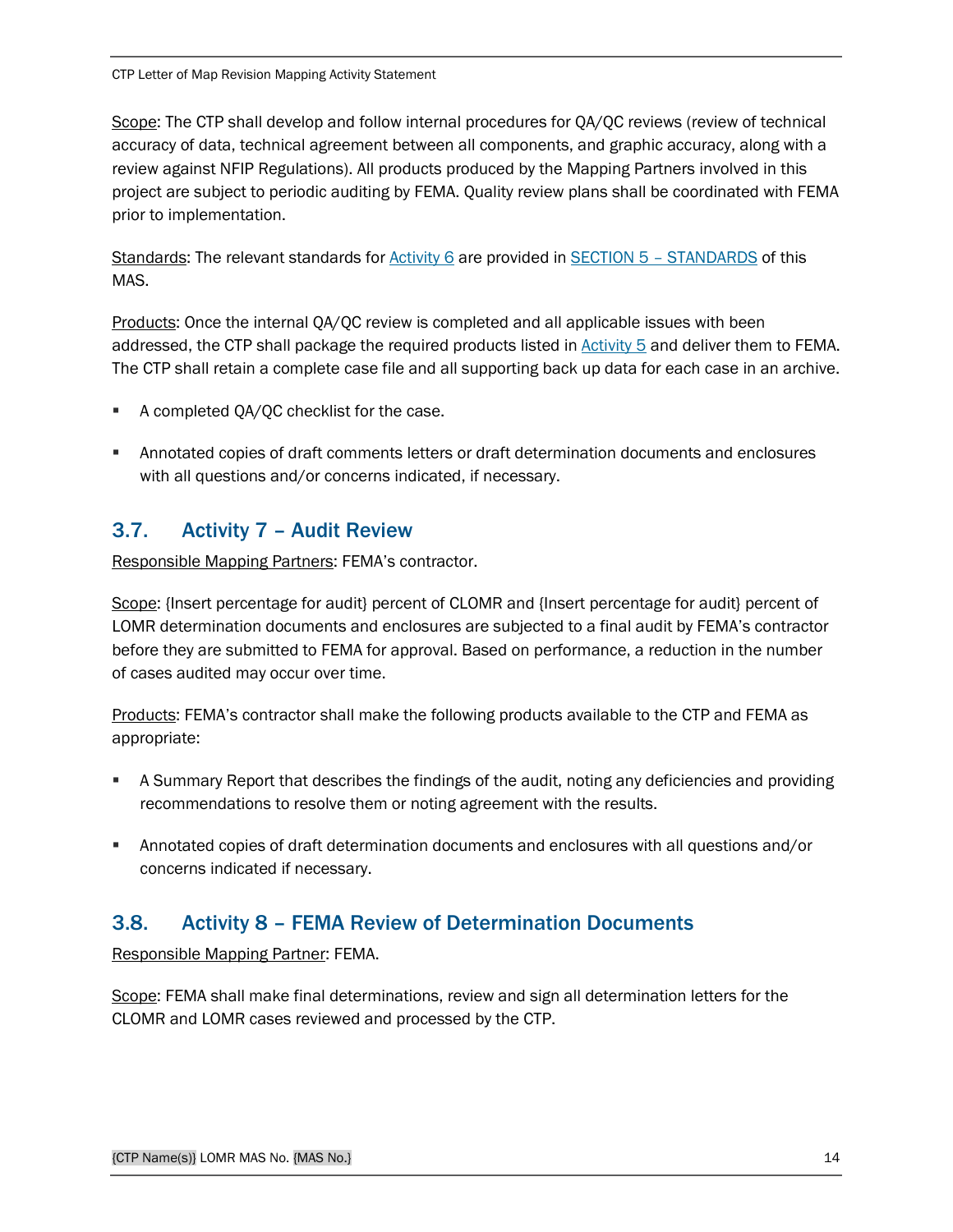## <span id="page-18-0"></span>3.9. Activity 9 – Distribution of Determination Documents and FHD **Publication**

Responsible Mapping Partner: FEMA's contractor or pre-approved CTP.

Scope: Upon receipt of FEMA electronic signature block on all draft documents for the CLOMR or LOMR, FEMA's contractor or pre-approved CTP will follow the guidance below.

#### *CLOMRs*

Upon receipt of the signed conditional comment document for a CLOMR request, FEMA's contractor or pre-approved CTP (as indicated i[n Table 3\)](#page-8-1) shall distribute copies of the comment document to the requester, Chief Executive Officers (CEOs) and floodplain administrators of the affected communities, FEMA Regional Office, the CTP (when applicable), and others as directed by FEMA.

#### *LOMRs*

Upon receipt of the signed final determination document for a LOMR request, FEMA's contractor or pre-approved CTP will complete the responsibilities summarized below. Pre-approved CTPs performing aspects of this activity will follow the *LOMR Review Partner Program Procedures for Post-Processing of LOMRs* document available from FEMA HQ.

FEMA's contractor or pre-approved CTP (as indicated in [Table 3\)](#page-8-1) shall distribute copies of the signed final determination document to the requester, CEO, and floodplain administrator(s) of the affected community(ies), FEMA Regional Office, the CTP (when applicable), and others as directed by FEMA. For cases submitted online, only the CEO copy will be sent through the mail. The requester will download the determination document through the Online LOMC tool.

As per the Expanded Appeal Process guidelines, all LOMRs with BFE, SFHA boundary, regulatory floodway, and zone designation changes require a 90-day appeal period. In such cases, FEMA's contractor shall distribute the appropriate transmittal letter to the local newspaper(s) and provide the standard notice regarding the proposed modified FHDs to be published twice in that paper. The notice will direct interested individuals to the appropriate website where the entire FHD notice will be available. FEMA's contractor will perform a QA/QC review of the FHD notice and will update the database to publish the FHDs on the website. The FHD notice must be published on the web prior to the first newspaper publication date.

Products: FEMA's contractor or pre-approved CTP shall make the following products available through the MIP for CLOMR and LOMR requests:

 Copies of the CLOMR comment document(s), for the community CEO(s) and floodplain administrator(s), FEMA Regional Office, and others as directed by FEMA;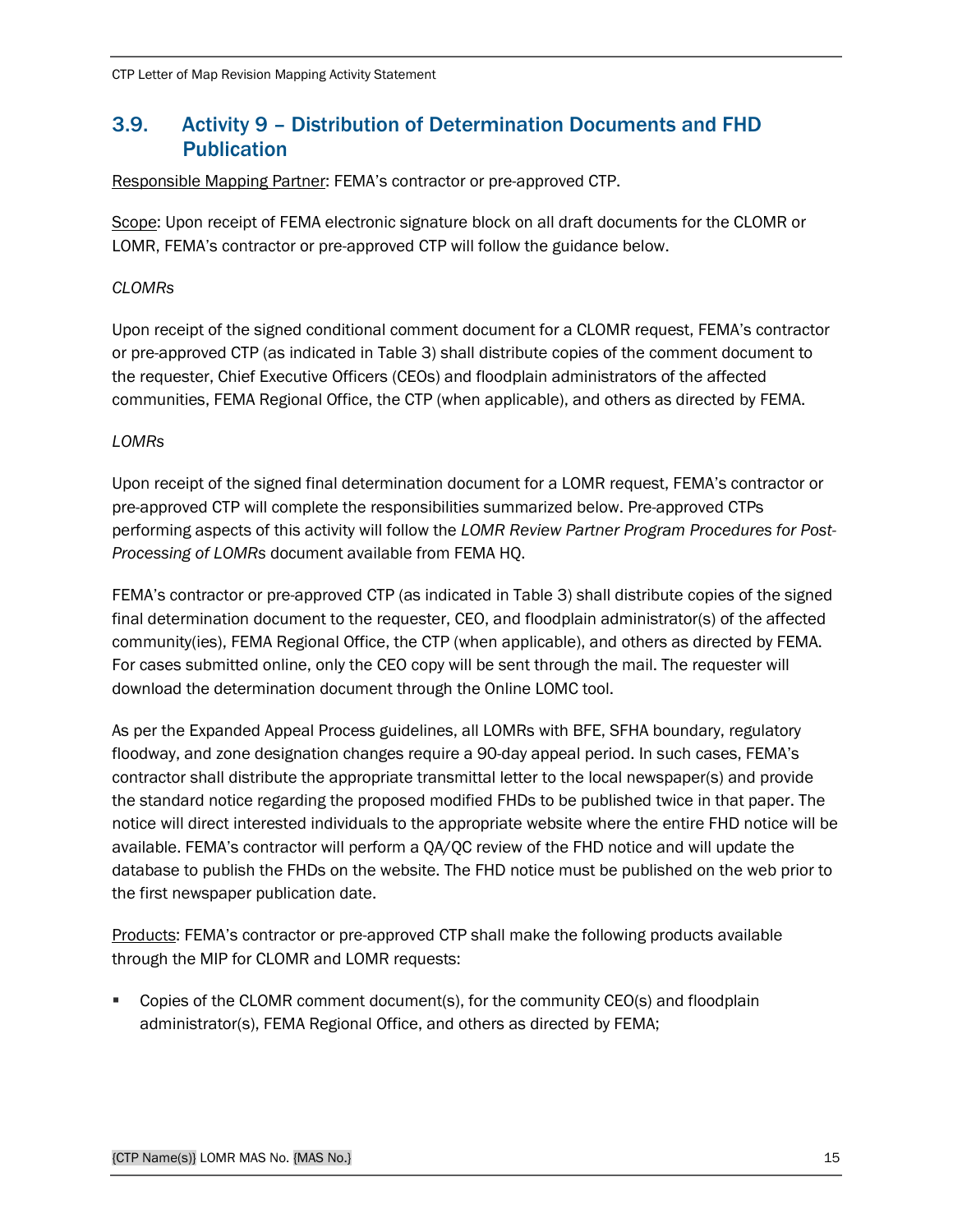- Copies of the LOMR determination document(s) and FIRM, FBFM, and/or FIS report enclosures, for the community CEO(s) and floodplain administrator(s), FEMA Regional Office, and others as directed by FEMA;
- **FHD on the Web notification and newspaper publication affidavits.**

### <span id="page-19-0"></span>3.10. Activity 10 – Post Processing of LOMRs

Responsible Mapping Partners: FEMA's contractor or pre-approved CTP.

Scope: When BFEs, SFHA boundaries, regulatory floodways and flood zone designations are changed as a result of a LOMR, publication of the change and a 90-day appeal period is required. Publication responsibilities are listed in **Activity 9.** FEMA's contractor shall follow the appeal period requirements which are documented in FEMA's *MT-2 Guidance Document*. Pre-approved CTPs performing this activity will follow the *LOMR Review Partner Program Procedures for Post-Processing of LOMRs* document available from FEMA HQ.

Products: FEMA's contractor or pre-approved CTP shall make the following products available, as appropriate:

- Interim and Final Rule published in the *Federal Register*;
- Finalized FHD change letter (116 letter);
- MIP data entry.

## <span id="page-19-1"></span>3.11. Activity 11 – Appeal and Comment Processing for LOMRs

Responsible Mapping Partners: FEMA, FEMA's contractor, and pre-approved CTP.

Scope: The responsibilities of the Mapping Partners are summarized below. Pre-approved CTPs performing aspects of this activity will also follow the *LOMR Review Partner Program Procedures for Post-Processing of LOMRs* document available from FEMA HQ.

FEMA and its contractor shall perform the required coordination and documentation activities necessary for processing appeals and/or comments for any LOMR. During the processing, FEMA and its contractor shall:

- Communicate with the requester and community.
- Coordinate activities with the FEMA HQ Contact or FEMA Regional PO or his/her designee.
- Communicate with other FEMA contractors and federal, state, and local agencies, as needed.
- Prepare letters and other correspondence for FEMA signature.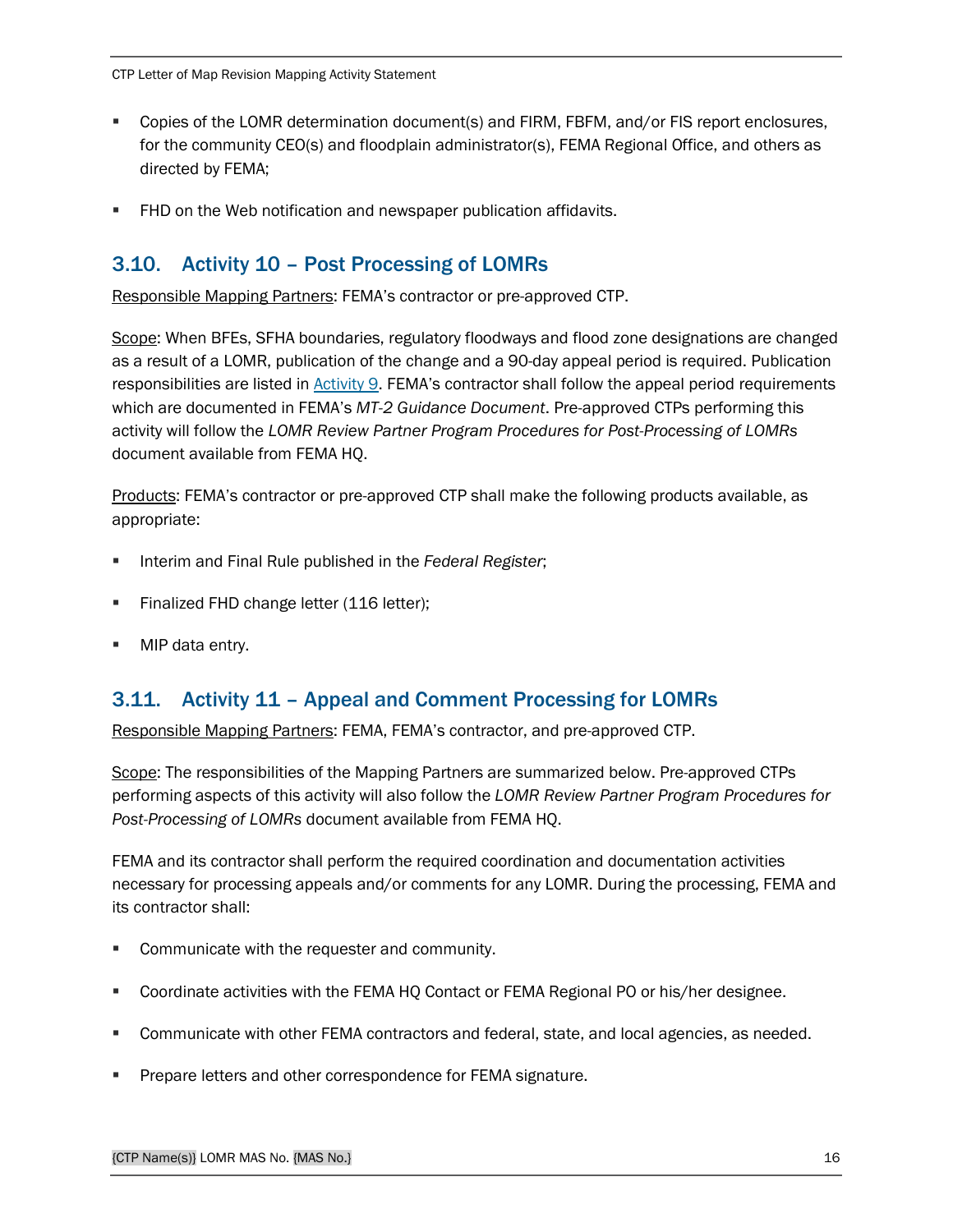- Maintain legal documentation, records of correspondence, and technical data.
- Update the MIP as appropriate and/or necessary.
- When a 30-day comment period is required for a LOMR, FEMA and its contractor shall review all comments submitted by the affected communities during the 30-day comment period.

FEMA and its contractor shall review and resolve all appeals in reference to these cases in accordance with Part 67 of the NFIP regulations (44 CFR Part 67). Close coordination with the CTP shall be a part of this process. For each appeal, the following activities shall be conducted as appropriate:

- Initial processing and acknowledgment of the submittal.
- Technical review of the submittal.
- Preparation of letters requesting additional supporting data.
- **Performance of revised analyses.**
- Preparation of the draft resolution letter and revised FIRM panels, FBFM panels, and FIS report materials for FEMA review.

FEMA's contractor or pre-approved CTP (as indicated in [Table 3\)](#page-8-1) shall provide draft and final appeal resolution letters, and all backup data and information for FEMA review and signature and will distribute copies of the approved/signed resolution letters and enclosures.

Products: FEMA's contractor or pre-approved CTP shall make the following products available, as appropriate:

- Copies of all correspondence related to the appeal/protest.
- A summary providing background and review and final recommendations for the appeal/comment.
- **Final version of revised H&H modeling based on the appeal/comment.**
- **Final resolution letters and enclosures, as appropriate.**
- Updates to the MIP.

#### <span id="page-20-0"></span>3.12. Activity 12 – Data Upload Requirements and Library Submittals

Responsible Mapping Partners: FEMA, FEMA's contractor, and the CTP.

Scope: The responsibilities of the Mapping Partners are summarized below.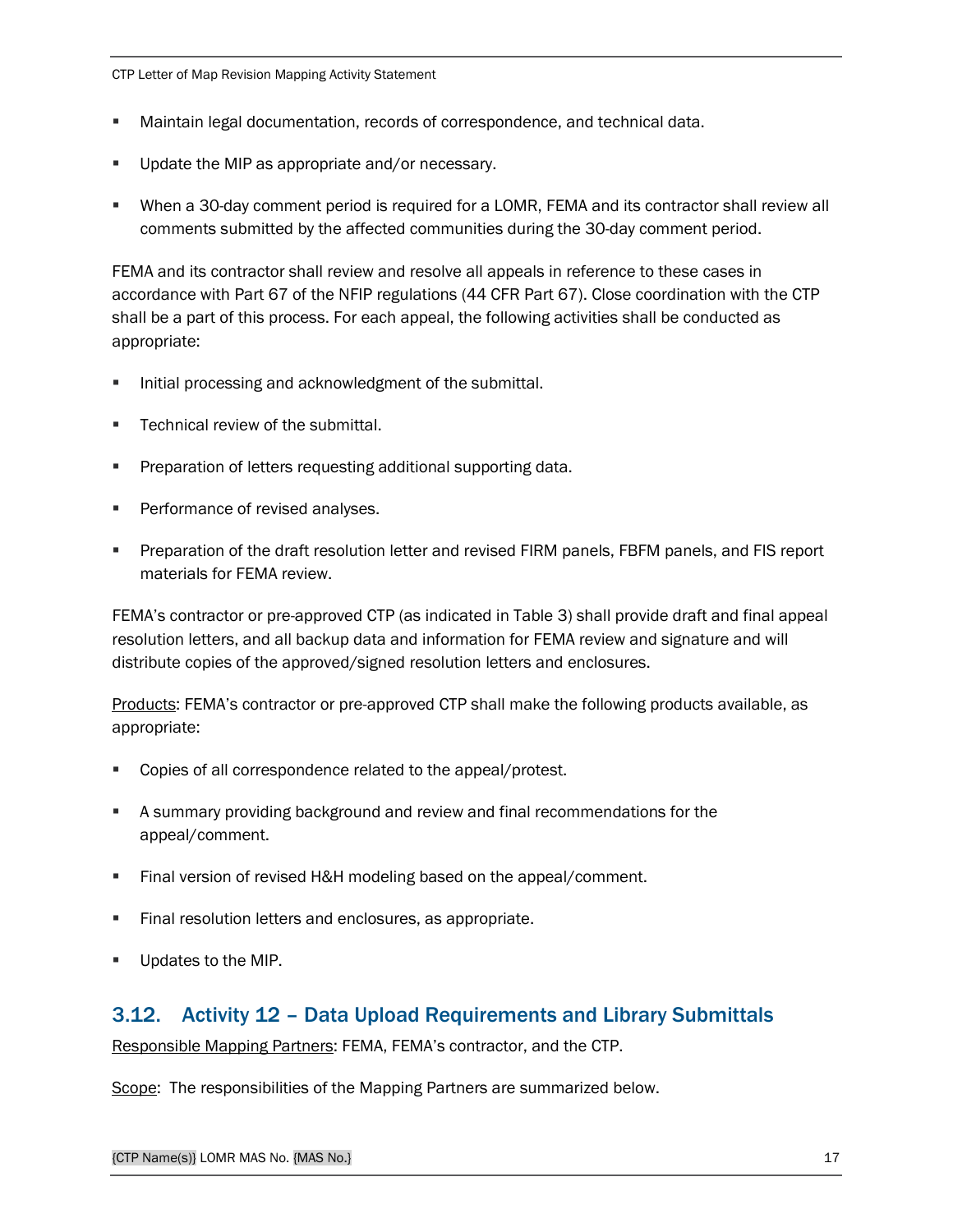- The CTP shall ensure that all required correspondence and data have been uploaded to the Content Manager in the MIP. Required items and upload specifications can be found in the FEMA *MT-2 Procedures Manual* and the *FEMA MIP Guidance* documents.
- The CTP shall ensure that all engineering back up data and related correspondence for all completed LOMR and CLOMR requests are packaged and submitted to the FEMA library archives on an "as-complete" basis, per the *MT-2 Procedures Manual*.

Products: In accordance with the requirements of FEMA, the CTP and/or FEMA and its contractor shall make the following products available as appropriate:

- Complete, organized Engineering Study Data Package which includes the following:
	- $\circ$  Digital and paper copies of all final materials including topographic work map, drainage area map, hydrologic model, hydraulic model;
	- $\circ$  Finalized version of the Technical Support Data notebook or other bound report/binder submitted;
	- $\circ$  Complete case file which includes of all supporting data provided by the requester(s) and community official(s) in support of the request. The contents of the case file should include copies of correspondence sent to requestors, records of telephone conversations, emails, and faxes with requesters, community officials, FEMA, and others regarding each request. The case file should also include copies or original MT-2 forms submitted by the requester. A copy of the finalized CLOMR comment letter or LOMR determination document should be included along with any associated annotations.

## <span id="page-21-0"></span>3.13. Activity 13 – Miscellaneous

Responsible Mapping Partners: FEMA, FEMA's contractor, and the CTP.

Scope: The CTP shall provide FEMA with timely support in the processing of Congressional responses and other special responses related to CLOMR and LOMR requests reviewed by the CTP under this MAS.

Products: In accordance with the requirements provided by FEMA, the CTP and/or FEMA and its contractor shall make the following products available as appropriate:

Draft special correspondence and backup data and information for FEMA review and signature.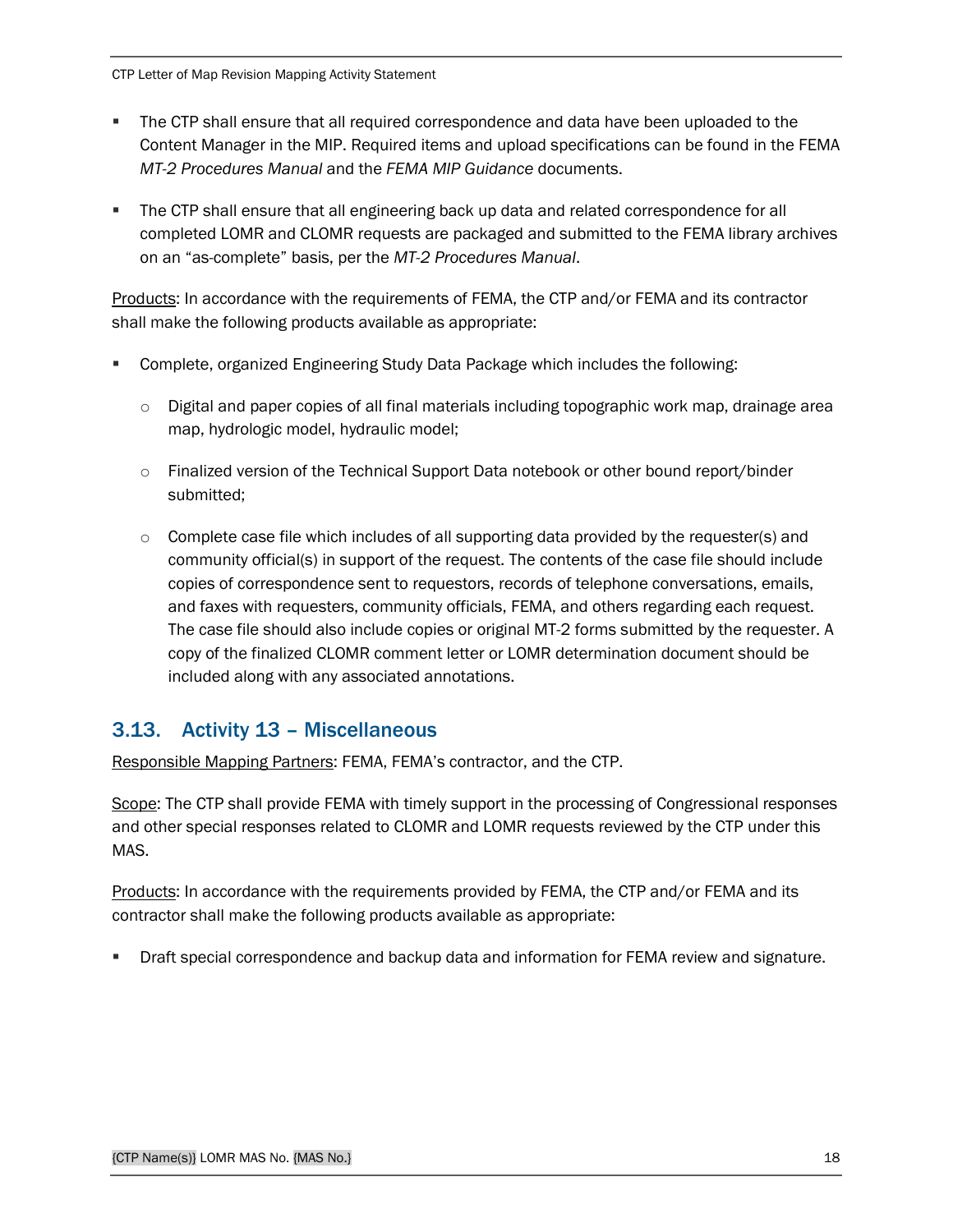# <span id="page-22-0"></span>4. Section 4 – Funding/Cost Sharing

Cost share can be defined in this document and would typically be the value of work performed on CLOMR or LOMR cases should the work exceed the available Federal funding. This amount must be documented in this MAS and the amount of federal funding must not be exceeded.

{Insert Work Breakdown Structure and accompanying narrative}

{Insert case per unit cost and number of cases proposing to complete}

Prior to the occurrence of exceeding the above stated amount of funding in this MAS, the CTP will notify FEMA in writing clearly stating the nature of the circumstance(s) requiring the exceedance of funds, and whether the CTP is requesting additional funds, proposing to cover the remainder of processing as cost-share, or transferring all remaining activities for the period of performance to FEMA and its contractor. FEMA and the CTP will discuss these options and determine the path forward. When necessary, FEMA or the CTP will initiate a grant amendment in the Non-Disaster (ND) Grants system to officially document the decision and amend the LOMR Review Partners award scope, budget and/or Terms and Conditions.

# <span id="page-22-1"></span>5. Section 5 – Standards

The standards relevant to this MAS are presented in FEMA Policy 204-078-1 *Standards for Flood Risk Analysis and Mapping*, Revision 12, dated November 2021, located on FEMA's website at [https://www.fema.gov/flood-maps/guidance-reports/guidelines-standards/standards-flood-risk](https://www.fema.gov/flood-maps/guidance-reports/guidelines-standards/standards-flood-risk-analysis-and-mapping-public-review)[analysis-and-mapping-public-review.](https://www.fema.gov/flood-maps/guidance-reports/guidelines-standards/standards-flood-risk-analysis-and-mapping-public-review) This Policy supersedes all previous standards included in the *Guidelines and Specifications for Flood Hazard Mapping Partners*, including all related appendices and Procedure Memorandums. Additional information, along with links to guidance documents, technical references, templates, and other resources that support these standards, may be accessed and/or downloaded from the FEMA Guidelines and Standards website at [https://www.fema.gov/guidelines-and-standards-flood-risk-analysis-and-mapping.](https://www.fema.gov/guidelines-and-standards-flood-risk-analysis-and-mapping) FEMA reviews standards on an annual basis and the most current version of the policy should be used. The CTP shall process all MT-2's in accordance with FEMA regulations, standards, policies, and practices and is expected to comply with all updated standards (unless FEMA concurs that compliance is not required).

CTPs and their sub-awardees must comply with the regulations in Chapter 44 of the CFR, specifically, CFR Parts 65, 66 and 67, and the appropriate year CTP Notice of Funding Opportunity and Agreement Articles. CTPs shall also coordinate with their regional office to determine if any additional requirements must be met.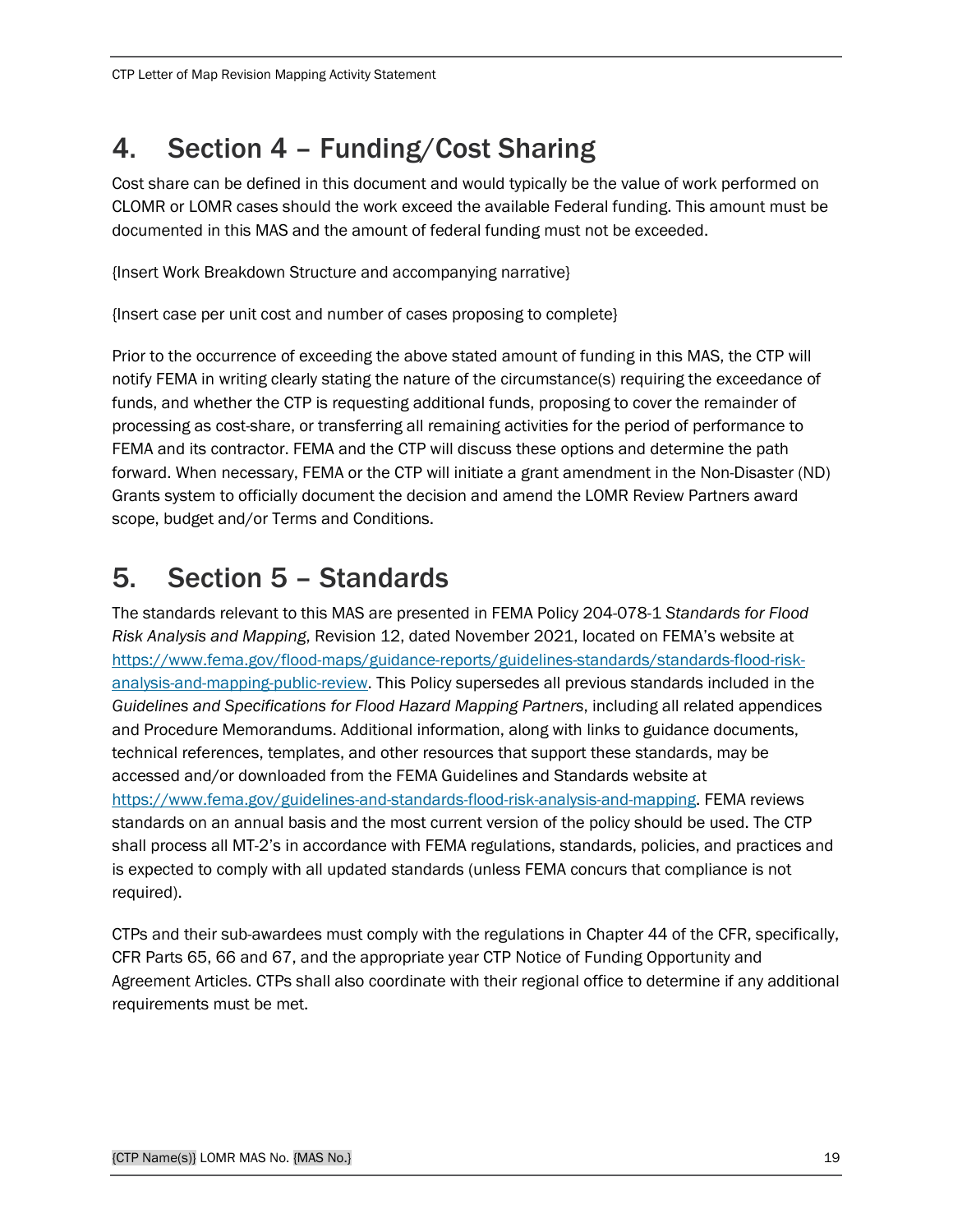# <span id="page-23-0"></span>6. Section 6 – Schedule

The statutory time frame for a determination on a CLOMR or LOMR request under Part 65 of the NFIP regulations is 90 days after all data are received; however, the CTP shall adhere to the same 60-day schedule for processing cases as FEMA's contractor does. This means that the CTP will submit all cases to audit/review within 60 days of a case having all data received. The final 30 days within the regulatory timeframe will be used for reviews and coordination as needed between FEMA, FEMA's contractor, and the CTP. If additional time is required, due to complexities of the particular case, the CTP shall coordinate with the FEMA HQ contact. Upon approval by FEMA, the CTP will prepare an interim letter to explain that more time is needed. The CTP shall obtain concurrence from FEMA and/or its contractor on the draft letter then shall transmit this letter to the requester and community officials before the 90-day processing period expires.

{Insert summary of projected case load and schedule for the Period of Performance, including a table. Sample provided.} [Table 4. Summary of Project Schedule Progress](#page-23-1) displays the grant project schedule noting estimated quarterly progress for expected cases received during the Period of Performance.

| <b>Cases</b>                              | Quarter 1 | <b>Quarter 2</b> | Quarter 3 | <b>Quarter 4</b> | <b>Total</b> |
|-------------------------------------------|-----------|------------------|-----------|------------------|--------------|
| Estimated<br><b>Cases Carried</b><br>Over |           |                  |           |                  |              |
| Estimated<br>Cases<br>Received            |           |                  |           |                  |              |
| Estimated<br>Total Cases in<br>Process    |           |                  |           |                  |              |

#### <span id="page-23-1"></span>Table 4. Summary of Project Schedule Progress

The CTP estimates receiving {insert number of cases} cases within the first quarter of the grant schedule and processing at least {insert number of cases} of the cases received within the first quarter. The CTP estimates receiving {insert number of cases} cases and processing {insert number of cases} cases in Quarter 2; receiving {insert number of cases} cases and processing {insert number of cases} cases in Quarter 3; and receiving {insert number of cases} cases and {insert number of cases} cases in Quarter 4. A total of {insert number of cases} cases are estimated to be received and {insert number of cases} cases are estimated to be processed during the Period of Performance grant schedule.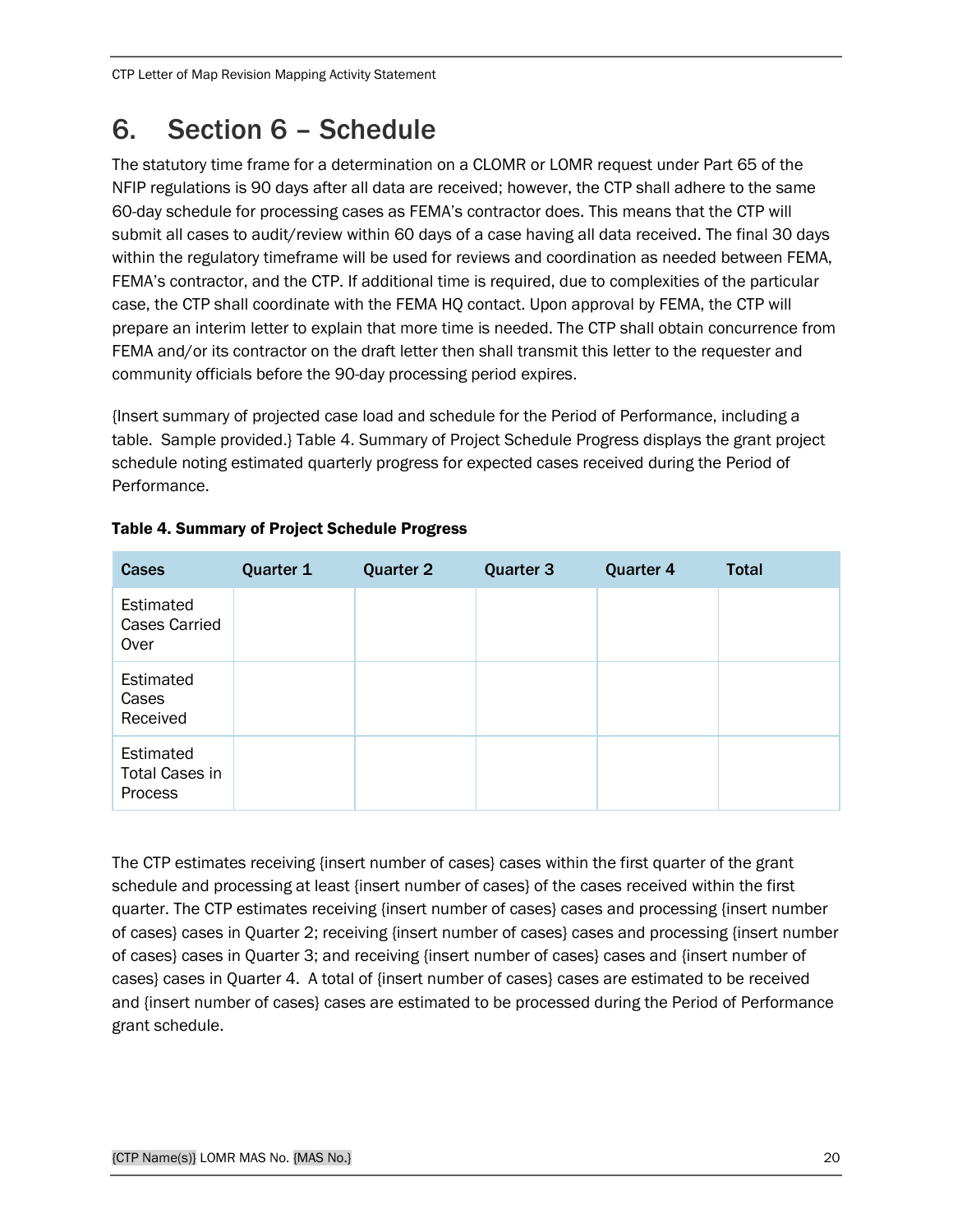# <span id="page-24-0"></span>7. Section 7 – Certification

A registered Professional Engineer within the CTP must be assigned to oversee the project to ensure that standard engineering practices are followed. This person must be on staff for the entire Period of Performance and the FEMA HQ contact should be immediately notified if staffing changes are made.

# <span id="page-24-1"></span>8. Section 8 – Technical Assistance and Resources

The CTP may obtain copies of FEMA-issued CLOMRs, LOMRs, Letters of Map Amendment, and Letters of Map Revision Based on Fill; archived engineering backup data; and data collected as part of FEMA's former Mapping Needs Assessment process and current Coordinated Needs Management Strategy. The CTP may contact FEMA Mapping and Insurance eXchange (FMIX) at 1-877-FEMA MAP (1-877-336-2627) or email a FEMA map specialist [FEMA-FMIX@fema.dhs.gov.](mailto:FEMA-FMIX@fema.dhs.gov)

General technical and programmatic information not cited in this MAS also can be downloaded from the FEMA Flood Hazard Mapping Website [\(https://www.fema.gov/flood-maps\)](https://www.fema.gov/flood-maps).

Technical and programmatic issues requiring FEMA resolution will be coordinated, as needed, with the FEMA HQ contact specified in [Table 1](#page-6-1) of this MAS.

Additional guidance for H&H analyses and floodplain mapping can be found in FEMA's Standards and other technical reference and guidance documents as explained in [SECTION 5 – STANDARDS.](#page-22-1)

The CTP may obtain the map revision production tools, software, automated QA/QC tools, etc., that FEMA has developed for its own use. For example, copies of FEMA's rule-based engineering software packages, such as CHECK-RAS for evaluating HEC-2/HEC-RAS models and RASPLOT for automatically plotting flood profiles, may be obtained through FEMA's contractor. A list of current national and locally accepted models can be found online at [Numerical Models Meeting the](https://www.fema.gov/flood-maps/products-tools/numerical-models)  [Minimum Requirements of the National Flood Insurance Program | FEMA.gov](https://www.fema.gov/flood-maps/products-tools/numerical-models) (https://www.fema.gov/flood-maps/products-tools/numerical-models).

Specific technical and programmatic support may be provided by FEMA's contractor; such assistance must be requested through the FEMA HQ contact specified in [Table 1](#page-6-1) of this MAS and may include:

- 1. Technical assistance in the form of training and/or technical guidance regarding the review and processing of revision cases.
- 2. Training on using the MIP.
- 3. Training on resolving protests and appeals.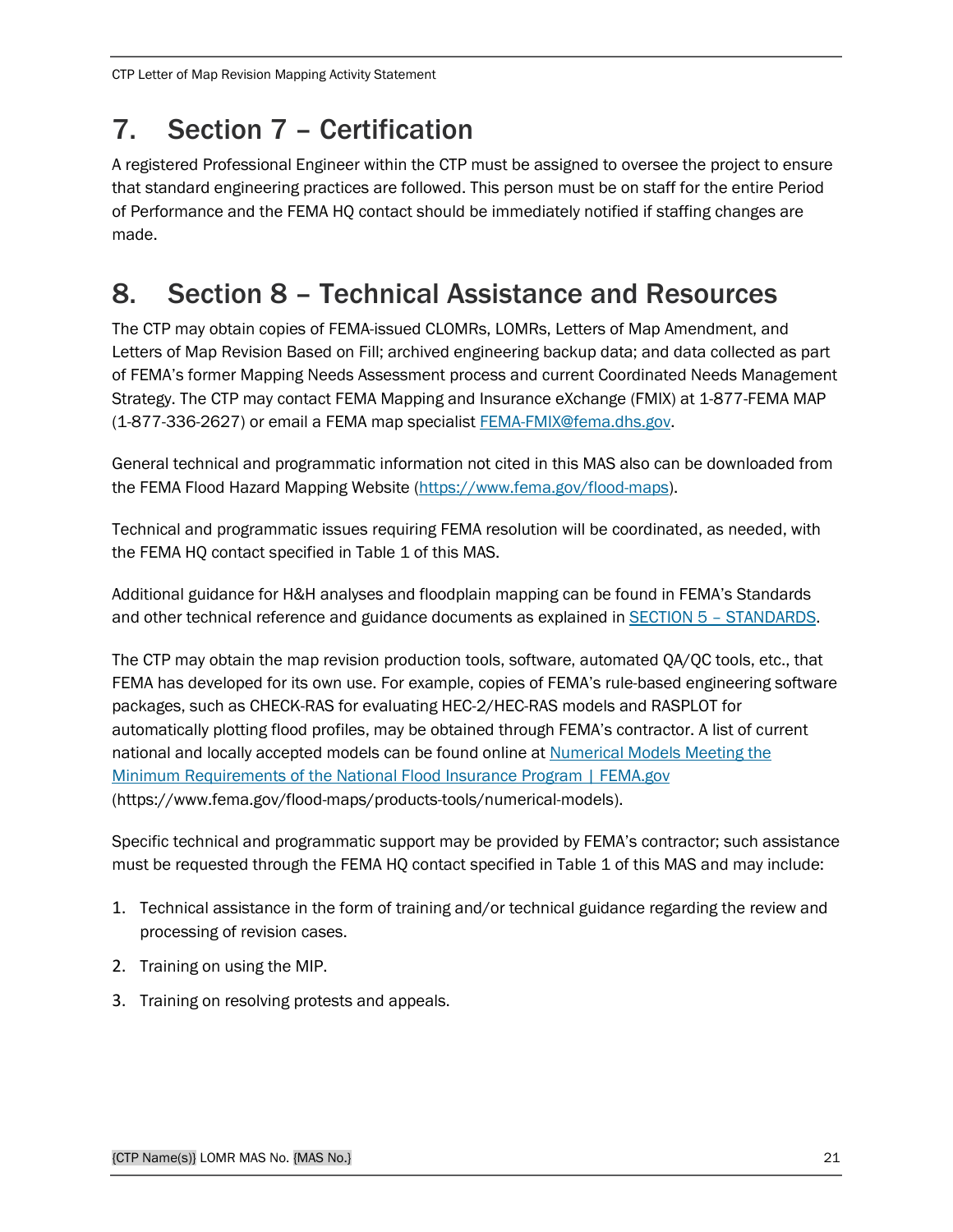# <span id="page-25-0"></span>9. Section 9 – Contractors

| <b>Select</b><br>One | <b>Description of Contractor Options</b>                                                                                                                                                                                                                                                                                                                                                                                                                                                                                                                                                                                                            |
|----------------------|-----------------------------------------------------------------------------------------------------------------------------------------------------------------------------------------------------------------------------------------------------------------------------------------------------------------------------------------------------------------------------------------------------------------------------------------------------------------------------------------------------------------------------------------------------------------------------------------------------------------------------------------------------|
| □                    | The CTP shall ensure that the procurement for all contractors used for this LOMR<br>Review Activity complies with the requirements of 2 CFR Part 200. The CTP will<br>identify the name of the CTP contractor for services used as part of this LOMR Review<br>Activity. The CTP shall ensure that the procurement for all contractors used for this<br>LOMR Review Activity complies with the requirements of 2 CFR Part 200.                                                                                                                                                                                                                      |
|                      | Guidance provided in this part includes, but is not limited to, contract administration<br>and record keeping, notification requirements, review procedures, competition,<br>methods of procurement, and cost and pricing analysis. 2 CFR Part 200 may be<br>viewed online here. Additionally, contractors must not pose a conflict of interest issue.                                                                                                                                                                                                                                                                                              |
| ×                    | The CTP does not intend to use the services of a contractor for this MAS. No transfer<br>of funds to agencies other than those identified in the approved cooperative<br>agreement application shall be made without prior approval from FEMA. If the CTP<br>decides to use a contractor at any point during the duration of the contract, the CTP<br>will notify FEMA and identify the name of the CTP contractor for services used as part<br>of this MAS, to be reviewed by FEMA for approval. The CTP shall ensure that the<br>procurement for all contractors used for this LOMR Activity complies with the<br>requirements of 2 CFR Part 200. |
|                      | Guidance provided in this part includes, but is not limited to, contract administration<br>and record keeping, notification requirements, review procedures, competition,<br>methods of procurement, and cost and pricing analysis. 2 CFR Part 200 may be<br>viewed online here.                                                                                                                                                                                                                                                                                                                                                                    |

# <span id="page-25-1"></span>10. Section 10 – Reporting

The CTP shall upload to the MIP copies of all correspondence between the CTP and the requester and/or community officials, including acknowledgment letters, additional data letters, processing delay letters, phone call reports, email correspondence, and any other documents. FEMA's contractor shall use this information to audit the appropriate status information in the MIP. FEMA's contractor shall then use the MIP to provide FEMA with updates to the LOMC module of FEMA's Community Information System database. FEMA HQ will use the MIP to track progress of individual projects and may perform periodic audits of the MIP to ensure that timeframe processing standards are being met. The CTP will ensure that the data in the MIP is up-to-date at all times. All private information will be protected as a result of the work contained in this MAS. MIP passwords will not be shared within organizations and security protocols will be followed.

# <span id="page-25-2"></span>11. Section 11 – Financial and Performance Reporting

Financial: Obligations and expenditures must be reported on a quarterly basis through the Federal Financial Report (FFR) (SF-425), which is due within 30 days of the end of each calendar quarter.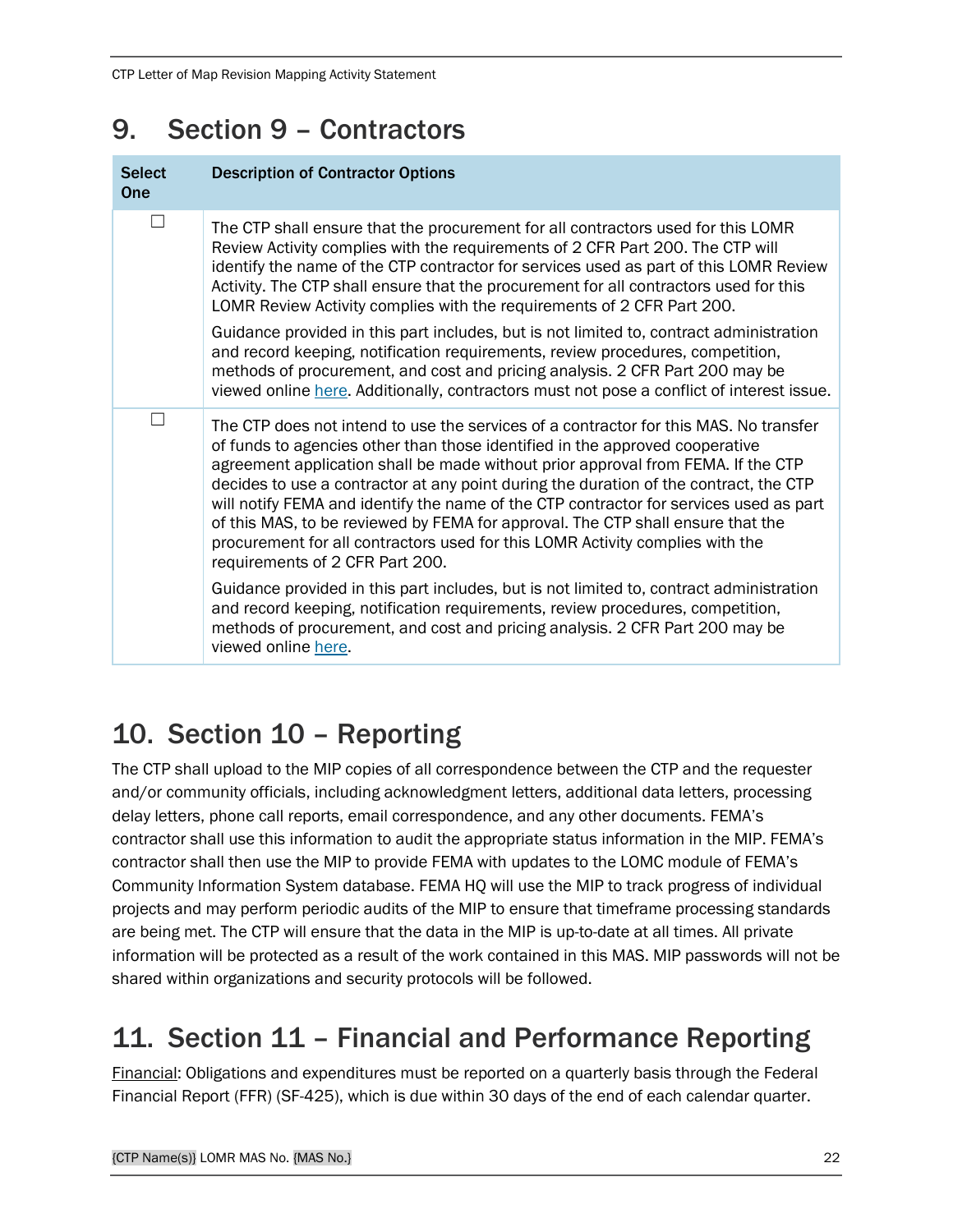This report must be submitted with quarterly progress report (SF-PPR) for every quarter of the Period of Performance, including partial calendar quarters, as well as for periods where no grant activity occurs.

Future awards and fund drawdowns may be withheld if these reports are delinquent. The final FFR is due 90 days after the end date of the performance period.

FFRs must be filed electronically, through the Payment and Reporting System according to the process and schedule below. Progress Reports must be submitted within the ND Grants system as required by the Notice of Funding Opportunity and Terms and Conditions of the award.

Reporting periods and due dates:

- October 1 December 31; Due January 30
- January 1 March 31; Due April 30
- $\blacksquare$  April 1 June 30; Due July 30
- July 1 September 30; Due October 30

The CTP shall also provide financial reports to the FEMA HQ contact, FEMA Regional PO, and Assistant Officer in accordance with the terms of Notice of Funding Opportunity.

Performance: Recipients are responsible for providing updated performance reports using the SF-PPR on a quarterly basis throughout the Period of Performance, including partial calendar quarters as well as for periods where no grant award activity occurs. The CTP shall refer to 2 CFR Part 200 to obtain minimum requirements for progress reporting. The FEMA Regional PO, as needed, may request additional information on progress.

The CTP may meet with FEMA and/or its contractor(s) as frequently as needed to review the progress of the project in addition to the quarterly financial and status submittals. These meetings may alternate between FEMA's Regional Office, the CTP office, and conference calls, as necessary.

The CTP must report performance of the grant in conjunction with the progress reporting. The performance of the CTP is measured by the following criteria. Quantitative targets for performance measures will be defined between the CTP and its FEMA Regional PO and amended to the MAS as needed. These quantitative performance measures will be tracked and reported to FEMA, with the support of FEMA's contractor as needed.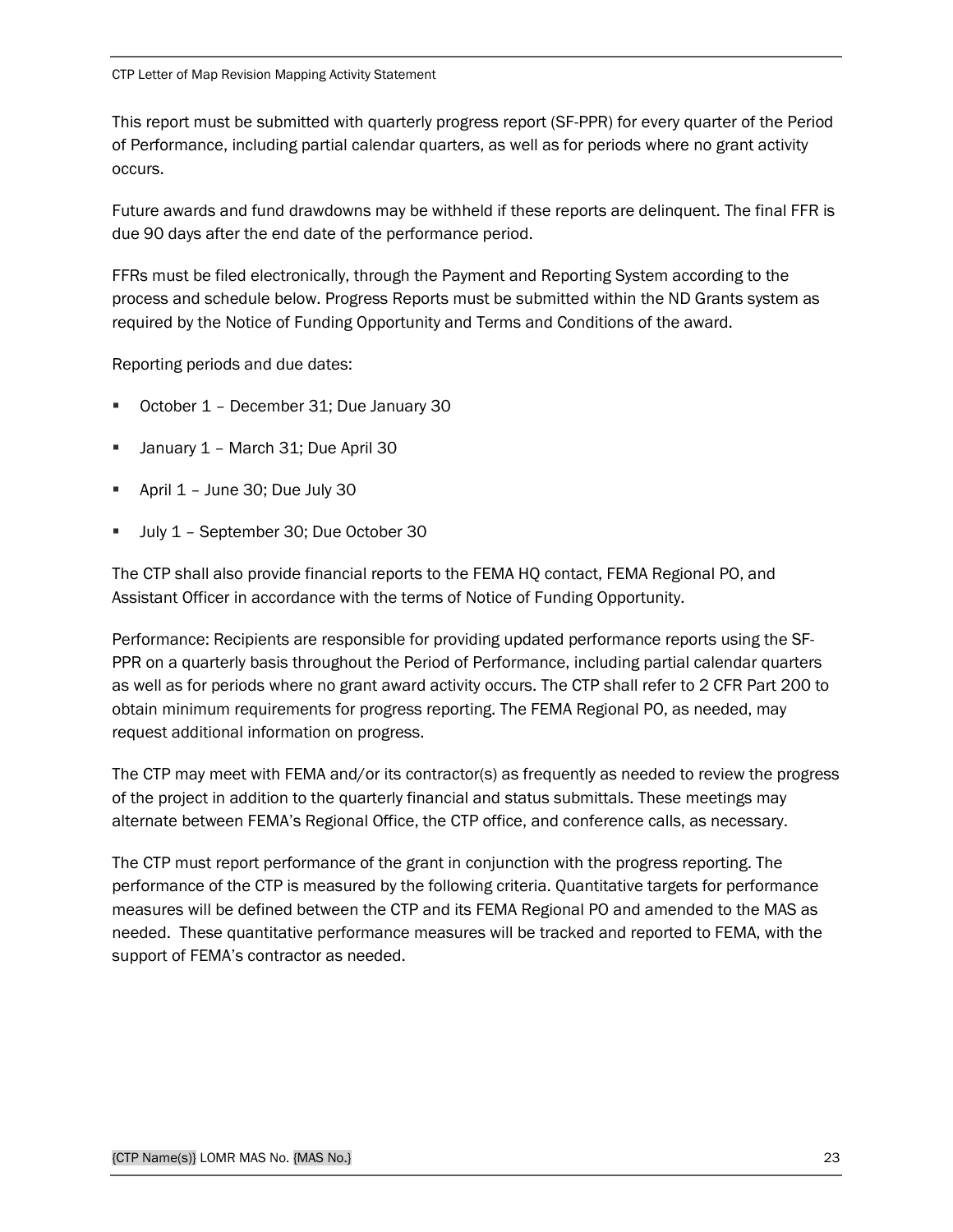| Outcome <sup>1</sup>                                                                                                                                                                                                           | Output Measurement <sup>2</sup> (with customized Target)                                                                                                                                                                                                                                                                                                                                                                                                                                                                                                                                                                                                                                                               | Recorded<br>Unit/Scale                                                                                                                                                |
|--------------------------------------------------------------------------------------------------------------------------------------------------------------------------------------------------------------------------------|------------------------------------------------------------------------------------------------------------------------------------------------------------------------------------------------------------------------------------------------------------------------------------------------------------------------------------------------------------------------------------------------------------------------------------------------------------------------------------------------------------------------------------------------------------------------------------------------------------------------------------------------------------------------------------------------------------------------|-----------------------------------------------------------------------------------------------------------------------------------------------------------------------|
| Evidence of continued<br>maintenance of the<br>processes/systems to<br>support collection,<br>development,<br>evaluation,<br>dissemination, and<br>communication of<br>flood hazard and risk<br>assessment data and<br>mapping | [insert %] of non-federally funded maintenance<br>activities for CTP agreement.<br>Identify appropriate maintenance activities when<br>customizing this metric. Examples of maintenance<br>activities include:<br>1.<br>Continued data collection related to changes<br>in flood hazards and development in flood-<br>prone areas<br>2.<br>Continued upgrades to data collection or<br>mapping capabilities to incorporate new<br>technologies<br>3.<br>Preparation of multiple-year mapping or data<br>collection plans<br>4.<br>Maintenance of equipment and supplies,<br>such as hardware, software, licenses,<br>certifications, etc. that are necessary to<br>complete, review, monitor and report on the<br>work | Should be<br>expressed as either<br>"Achieved" or "Not<br>Achieved" for<br>completing non-<br>federally funded<br>maintenance<br>activities for the<br>CTP agreement. |

<span id="page-27-2"></span>

|  |  |  | <b>Table 5. Quantitative Targets for Performance Measures</b> |  |
|--|--|--|---------------------------------------------------------------|--|
|--|--|--|---------------------------------------------------------------|--|

<span id="page-27-0"></span><sup>1</sup> An outcome is an observable and measurable change of knowledge, behavior, skills, and/or efficiency due to CTP project.

<span id="page-27-1"></span><sup>2</sup> An output is a direct, specific, & quantifiable product of CTP activities that lead to /indicate success of the intended outcome, expressed in units of measure that enable quantifiable recording of performance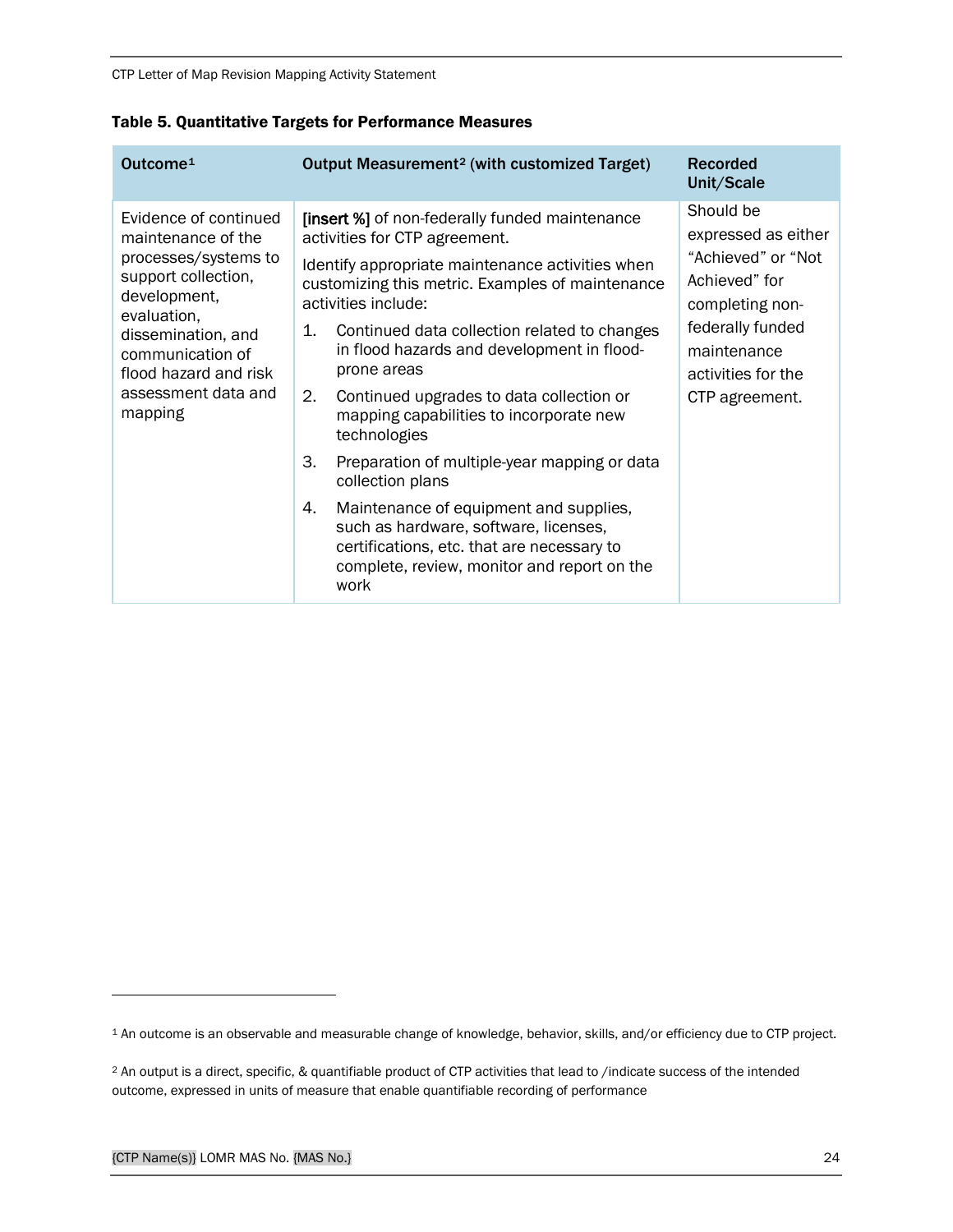| Outcome <sup>1</sup>                                                                                                                                                                                      | Output Measurement <sup>2</sup> (with customized Target)                                                                                                                                                                                                                                                                                                                                                                                                                                                                                                                                                                                                                                                                                                                                                                           | <b>Recorded</b><br>Unit/Scale                                       |
|-----------------------------------------------------------------------------------------------------------------------------------------------------------------------------------------------------------|------------------------------------------------------------------------------------------------------------------------------------------------------------------------------------------------------------------------------------------------------------------------------------------------------------------------------------------------------------------------------------------------------------------------------------------------------------------------------------------------------------------------------------------------------------------------------------------------------------------------------------------------------------------------------------------------------------------------------------------------------------------------------------------------------------------------------------|---------------------------------------------------------------------|
| Management and<br>commitment to LOMR<br>flood hazard<br>identification and<br>mapping activities and<br>other program<br>activities conducted<br>with and by FEMA.                                        | 87% or more MT-2 cases are processed in less<br>than 140 days total (exclusive of time awaiting<br>data).<br>Note: Completed cases are defined as those cases<br>for which a determination is made by the<br>Government. The percentage of cases completed<br>in a timely manner will be calculated as follows.<br>The numerator will be the number of MT-2 cases<br>during the applicable evaluation period (each<br>month during the Period of Performance) that are<br>completed within 140 days exclusive of the time<br>waiting for data from requestors, and the LOMC<br>Clearinghouse processing time, with consideration<br>given to the availability of the MIP to perform this<br>work. The denominator will be the total number of<br>MT-2 cases completed at the end of each month<br>during the Period of Performance | Should be<br>expressed as either<br>"Achieved" or "Not<br>Achieved" |
| Adherence to statutory<br>and regulatory<br>requirements for<br>timeliness and<br>completeness of<br>LOMR project<br>activities and<br>deliverables submitted<br>to FEMA and/or<br>provided to the public | Mapping Partner achieves internal reviews<br>completed within 60 days, to allow time for the<br>audit and QC steps by the FEMA contractors and<br>ensure that LOMRs and CLOMRs are issued in the<br>regulatory 90-day turnaround timeframe of the<br>LOMC process.                                                                                                                                                                                                                                                                                                                                                                                                                                                                                                                                                                 | Should be<br>expressed as either<br>"Achieved" or "Not<br>Achieved" |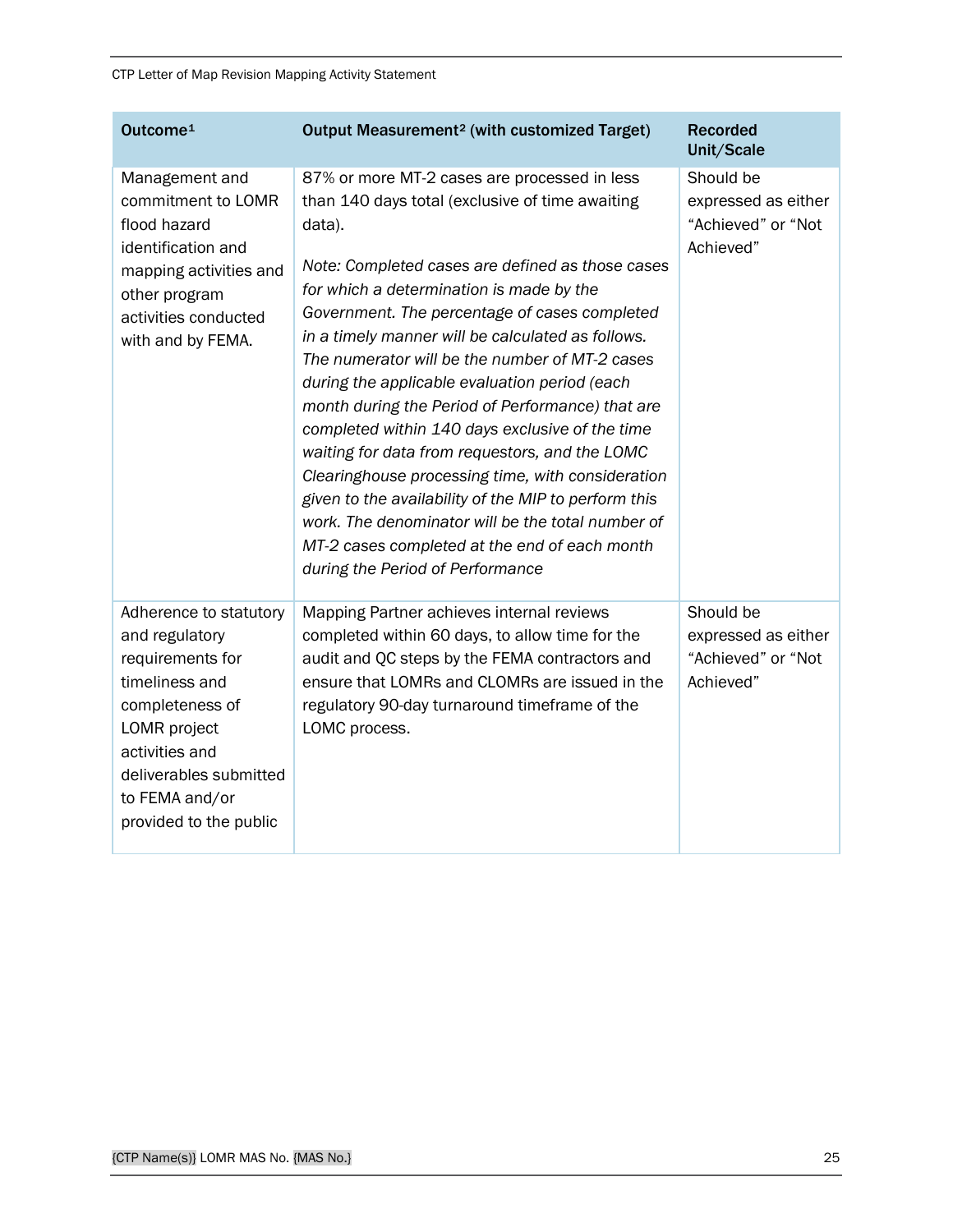| Outcome <sup>1</sup>                                                                                                                                                                         | Output Measurement <sup>2</sup> (with customized Target)                                                                                                                                                                                                                                                                                                                                                                                                                                                                                                                                                                                                                                                                                                                                                                                                                                                                                                                                                                                                                                                                                  | <b>Recorded</b><br>Unit/Scale                                       |
|----------------------------------------------------------------------------------------------------------------------------------------------------------------------------------------------|-------------------------------------------------------------------------------------------------------------------------------------------------------------------------------------------------------------------------------------------------------------------------------------------------------------------------------------------------------------------------------------------------------------------------------------------------------------------------------------------------------------------------------------------------------------------------------------------------------------------------------------------------------------------------------------------------------------------------------------------------------------------------------------------------------------------------------------------------------------------------------------------------------------------------------------------------------------------------------------------------------------------------------------------------------------------------------------------------------------------------------------------|---------------------------------------------------------------------|
| Adherence to LOMR<br>program standards for<br>timeliness,<br>completeness and<br>quality of project<br>activities and<br>deliverables submitted<br>to FEMA and/or<br>provided to the public. | 75% or more MT-2 cases are processed with 2 or<br>fewer additional data requests.<br>Note: MT-2s can be processed more efficiently if<br>requestors submit more complete packages<br>requiring fewer additional data requests and<br>review cycles. Completed cases are defined as<br>those cases for which a determination is made by<br>the Government (not including dropped or<br>suspended cases).<br>The percentage of cases processed with fewer<br>additional data requests will be calculated as<br>follows. The denominator will be the number of<br>MT-2 cases each month that are completed (not<br>including dropped or suspended cases). The<br>numerator will be the total number of MT-2 cases<br>completed each month that had 2 or fewer<br>additional data requests. The total number of MT-<br>2 cases processed and the number of cases with<br>fewer than 2 additional data requests shall be<br>included in Compass' reported metric. In the event<br>the requestor's response to an Additional Data<br>(AD) letter is not complete or missing data, an AD-<br>INC letter will typically be sent to the requestor. | Should be<br>expressed as either<br>"Achieved" or "Not<br>Achieved" |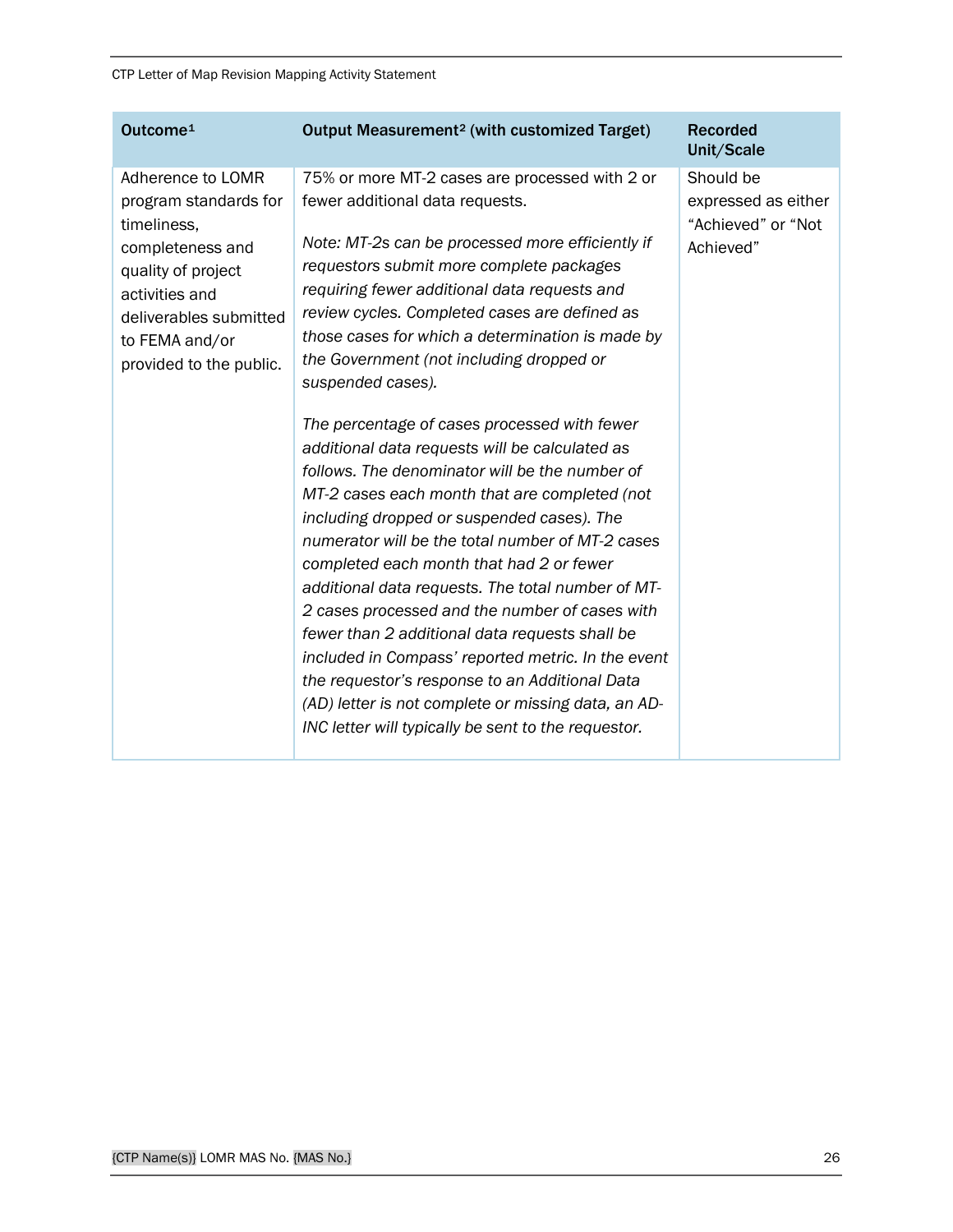# <span id="page-30-0"></span>Authorized Representative Signatures

Each party has caused this MAS to be executed by its duly authorized representatives on the date mentioned above.

| {Insert name of CTP Project Manager} | Date |
|--------------------------------------|------|
| <b>Project Manager</b>               |      |
| {Insert CTP name}                    |      |
|                                      |      |
|                                      |      |

| {Insert name of Regional Project Manager OR Tahir Benabdi} | Date |
|------------------------------------------------------------|------|
| {Program Manager or Project Manager}                       |      |
| Federal Emergency Management Agency                        |      |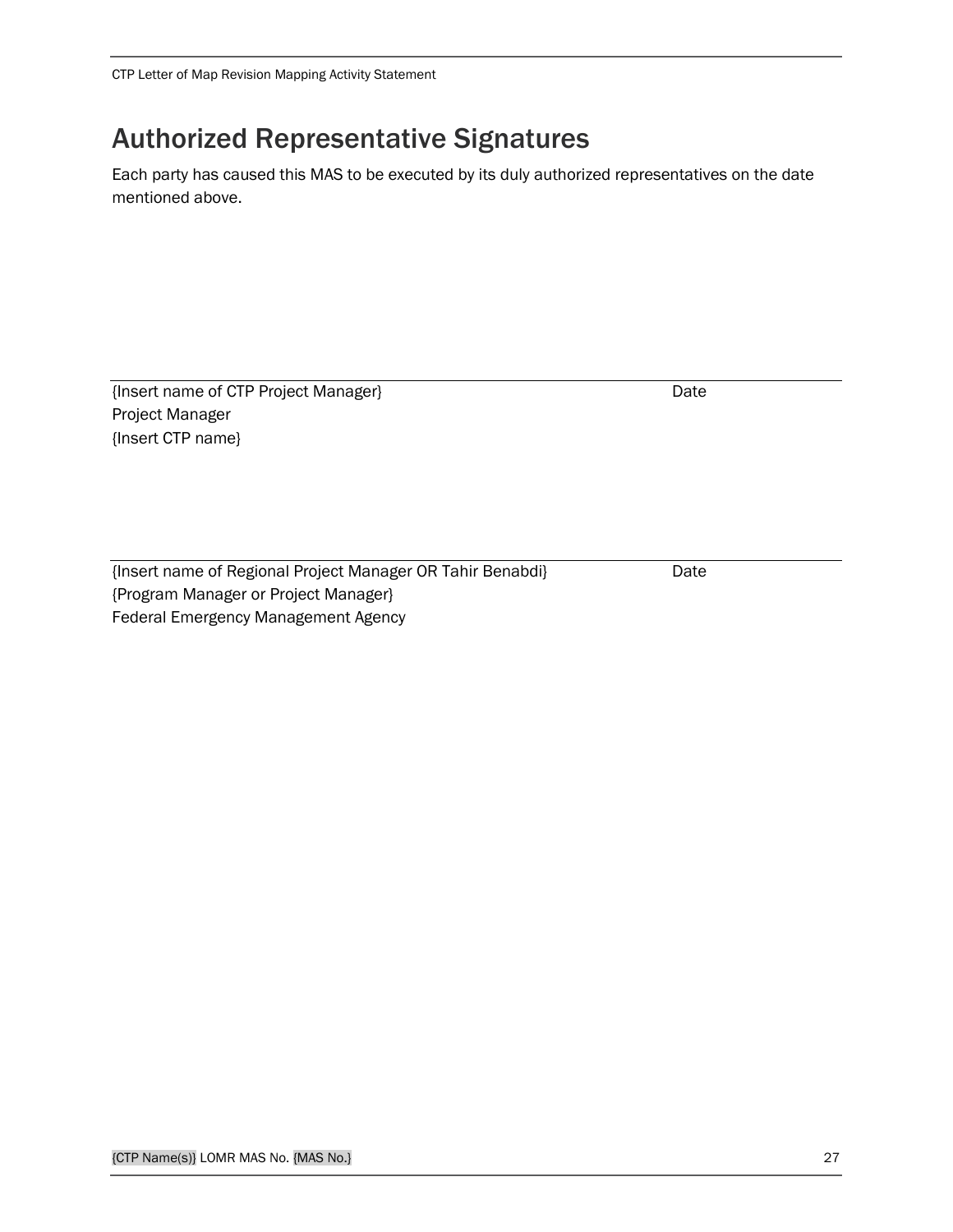# <span id="page-31-0"></span>List of Tables

# <span id="page-31-1"></span>Acronyms

| <b>BFEs</b>  | <b>Base Flood Elevations</b>               |
|--------------|--------------------------------------------|
| <b>CEO</b>   | <b>Chief Executive Officer</b>             |
| <b>CFR</b>   | <b>Code of Federal Regulations</b>         |
| <b>CLOMR</b> | <b>Conditional Letter of Map Revision</b>  |
| <b>CTP</b>   | <b>Cooperating Technical Partner</b>       |
| <b>FCSA</b>  | Fee-Charge System Administrator            |
| <b>FDT</b>   | Floodway Data Table                        |
| <b>FEMA</b>  | <b>Federal Emergency Management Agency</b> |
| FFR          | <b>Federal Financial Report</b>            |
| <b>FHBM</b>  | Flood Hazard Boundary and Floodway Map     |
| <b>FHD</b>   | <b>Flood Hazard Determination</b>          |
| <b>FIRM</b>  | Flood Insurance Rate Map                   |
| <b>FIS</b>   | Flood Insurance Study                      |
| <b>FMIX</b>  | FEMA Mapping and Insurance eXchange        |
| HQ           | Headquarters                               |
| H&H          | Hydraulic and Hydrologic                   |